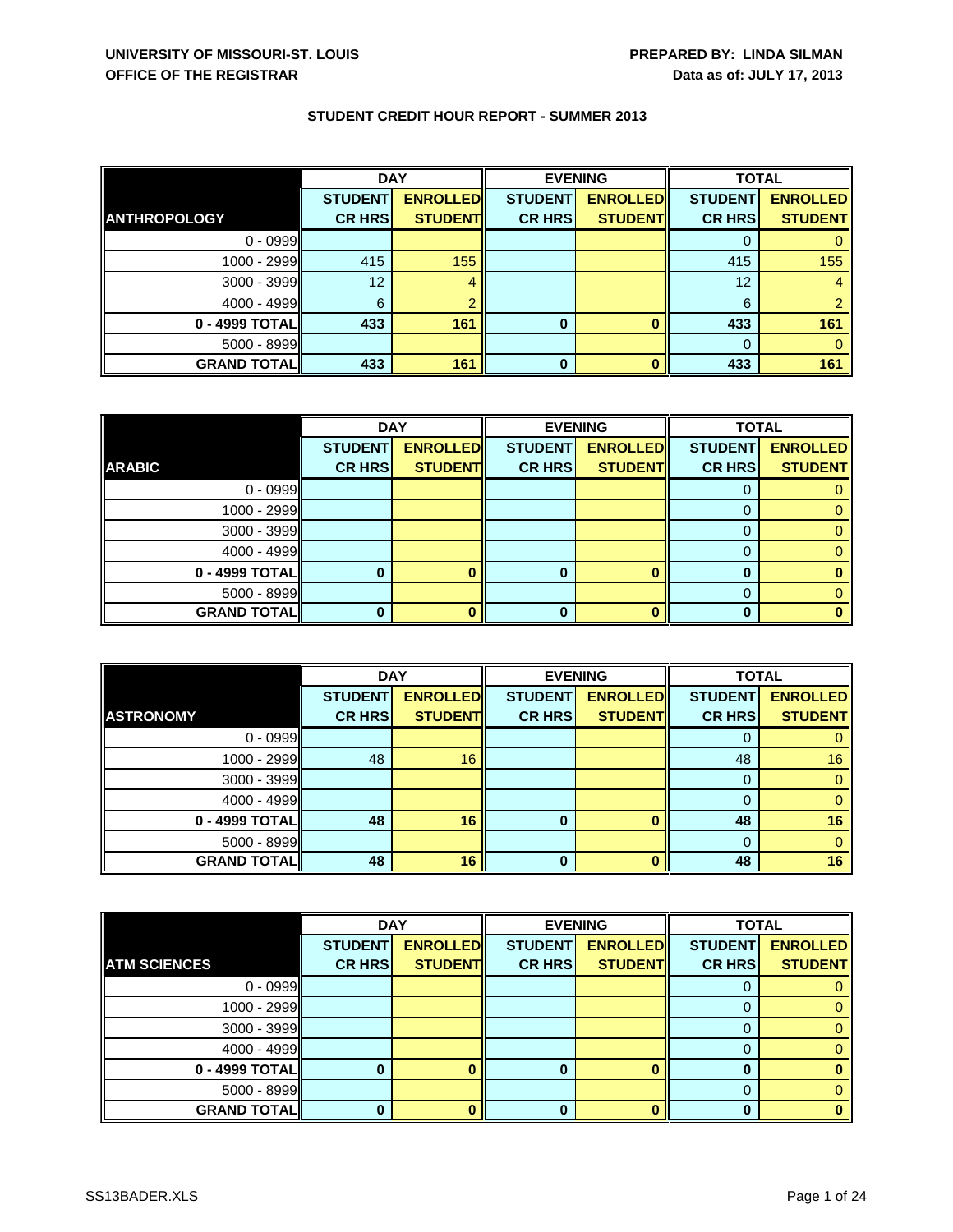|                      | <b>DAY</b>     |                 |                | <b>EVENING</b>  |                | <b>TOTAL</b>    |  |
|----------------------|----------------|-----------------|----------------|-----------------|----------------|-----------------|--|
|                      | <b>STUDENT</b> | <b>ENROLLED</b> | <b>STUDENT</b> | <b>ENROLLED</b> | <b>STUDENT</b> | <b>ENROLLED</b> |  |
| <b>BIOLOGY</b>       | <b>CR HRS</b>  | <b>STUDENT</b>  | <b>CR HRS</b>  | <b>STUDENT</b>  | <b>CR HRS</b>  | <b>STUDENT</b>  |  |
| $0 - 0999$           |                |                 |                |                 |                |                 |  |
| 1000 - 2999          | 503            | 137             |                |                 | 503            | 137             |  |
| 3000 - 3999          | 141            | 47              |                |                 | 141            | 47              |  |
| 4000 - 4999          | 53             | 25              | 90             | 30              | 143            | 55              |  |
| 0 - 4999 TOTALI      | 697            | 209             | 90             | 30              | 787            | 239             |  |
| 5000 - 8999          | 11             | 9               |                |                 | 11             | 9               |  |
| <b>GRAND TOTAL  </b> | 708            | 218             | 90             | 30              | 798            | 248             |  |

|                     | <b>DAY</b>     |                 |                | <b>EVENING</b>  |                | <b>TOTAL</b>    |  |
|---------------------|----------------|-----------------|----------------|-----------------|----------------|-----------------|--|
|                     | <b>STUDENT</b> | <b>ENROLLED</b> | <b>STUDENT</b> | <b>ENROLLED</b> | <b>STUDENT</b> | <b>ENROLLED</b> |  |
| <b>CHEMISTRY</b>    | <b>CR HRS</b>  | <b>STUDENT</b>  | <b>CR HRS</b>  | <b>STUDENT</b>  | <b>CR HRS</b>  | <b>STUDENT</b>  |  |
| $0 - 0999$          |                |                 |                |                 | 0              |                 |  |
| $1000 - 2999$       | 334            | 85              | 282            | 94              | 616            | 179             |  |
| $3000 - 3999$       | 20             | 13              |                |                 | 20             | 13              |  |
| $4000 - 4999$       |                |                 | 99             | 33              | 99             | 33              |  |
| 0 - 4999 TOTAL      | 354            | 98              | 381            | 127             | 735            | 225             |  |
| $5000 - 8999$       | 46             | 36              |                |                 | 46             | 36              |  |
| <b>GRAND TOTALI</b> | 400            | 134             | 381            | 127             | 781            | 261             |  |

|                      | <b>DAY</b>     |                 | <b>EVENING</b> |                 | <b>TOTAL</b>   |                 |
|----------------------|----------------|-----------------|----------------|-----------------|----------------|-----------------|
|                      | <b>STUDENT</b> | <b>ENROLLED</b> | <b>STUDENT</b> | <b>ENROLLED</b> | <b>STUDENT</b> | <b>ENROLLED</b> |
| <b>CHINESE</b>       | <b>CR HRS</b>  | <b>STUDENT</b>  | <b>CR HRS</b>  | <b>STUDENT</b>  | <b>CR HRS</b>  | <b>STUDENT</b>  |
| $0 - 0999$           |                |                 |                |                 |                |                 |
| 1000 - 2999          | 27             |                 |                |                 | 27             |                 |
| 3000 - 3999          | 3              |                 |                |                 | 3              |                 |
| $4000 - 4999$        |                |                 |                |                 |                |                 |
| 0 - 4999 TOTAL       | 30             |                 | 0              |                 | 30             |                 |
| 5000 - 8999          |                |                 |                |                 |                |                 |
| <b>GRAND TOTAL  </b> | 30             |                 | O              |                 | 30             | 8               |

|                         | <b>DAY</b>     |                 |                | <b>EVENING</b>  | <b>TOTAL</b>   |                 |
|-------------------------|----------------|-----------------|----------------|-----------------|----------------|-----------------|
|                         | <b>STUDENT</b> | <b>ENROLLED</b> | <b>STUDENT</b> | <b>ENROLLED</b> | <b>STUDENT</b> | <b>ENROLLED</b> |
| <b>COMPUTER SCIENCE</b> | <b>CR HRS</b>  | <b>STUDENT</b>  | <b>CR HRS</b>  | <b>STUDENT</b>  | <b>CR HRS</b>  | <b>STUDENT</b>  |
| $0 - 0999$              |                |                 |                |                 | O              |                 |
| $1000 - 2999$           | 114            | 38              | 120            | 40              | 234            | 78              |
| 3000 - 3999             |                |                 |                |                 | $\Omega$       | 0               |
| $4000 - 4999$           | 18             | 6               | 75             | 25              | 93             | 31              |
| 0 - 4999 TOTALI         | 132            | 44              | 195            | 65              | 327            | 109             |
| 5000 - 8999             | 18             | 6               |                |                 | 18             | 6               |
| <b>GRAND TOTAL</b>      | 150            | 50              | 195            | 65              | 345            | 115             |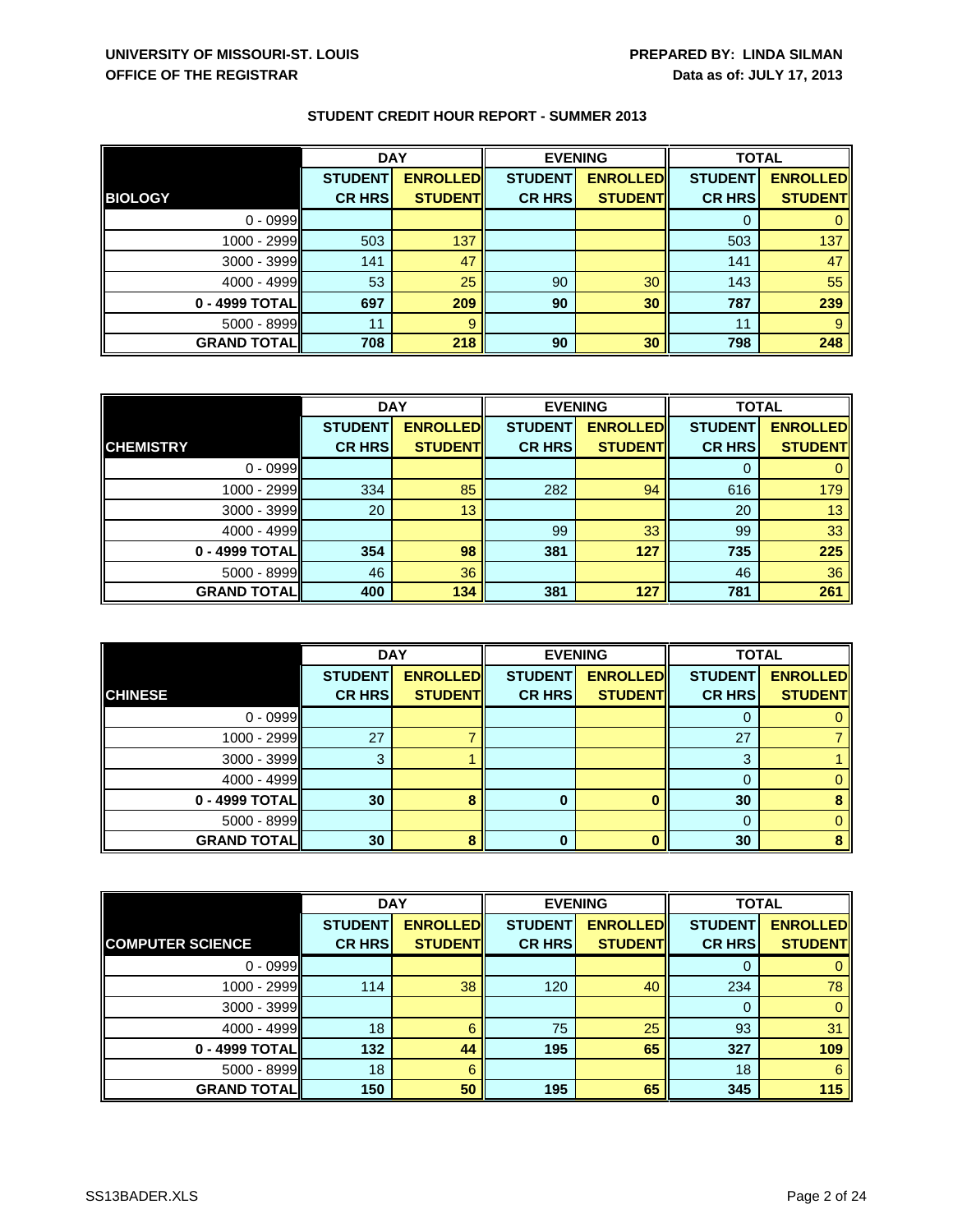|                         | <b>DAY</b>     |                 | <b>EVENING</b> |                 | <b>TOTAL</b>   |                 |
|-------------------------|----------------|-----------------|----------------|-----------------|----------------|-----------------|
|                         | <b>STUDENT</b> | <b>ENROLLED</b> | <b>STUDENT</b> | <b>ENROLLED</b> | <b>STUDENT</b> | <b>ENROLLED</b> |
| <b>CRIMINAL JUSTICE</b> | <b>CR HRS</b>  | <b>STUDENT</b>  | <b>CR HRS</b>  | <b>STUDENT</b>  | <b>CR HRS</b>  | <b>STUDENT</b>  |
| $0 - 0999$              |                |                 |                |                 |                |                 |
| $1000 - 2999$           | 461            | 147             |                |                 | 461            | 147             |
| $3000 - 3999$           | 11             |                 |                |                 | 11             |                 |
| $4000 - 4999$           | 141            | 47              | 45             | 15              | 186            | 62              |
| 0 - 4999 TOTAL          | 613            | 198             | 45             | 15              | 658            | 213             |
| $5000 - 8999$           | 13             | 5               |                |                 | 13             | 5               |
| <b>GRAND TOTAL  </b>    | 626            | 203             | 45             | 15              | 671            | 218             |

|                     | <b>DAY</b>     |                 | <b>EVENING</b> |                 | <b>TOTAL</b>   |                 |
|---------------------|----------------|-----------------|----------------|-----------------|----------------|-----------------|
|                     | <b>STUDENT</b> | <b>ENROLLED</b> | <b>STUDENT</b> | <b>ENROLLED</b> | <b>STUDENT</b> | <b>ENROLLED</b> |
| <b>ECONOMICS</b>    | <b>CR HRS</b>  | <b>STUDENT</b>  | <b>CR HRS</b>  | <b>STUDENT</b>  | <b>CR HRS</b>  | <b>STUDENT</b>  |
| $0 - 0999$          |                |                 |                |                 |                |                 |
| $1000 - 2999$       | 119            | 49              | 156            | 52              | 275            | 101             |
| $3000 - 3999$       |                |                 |                |                 | $\Omega$       |                 |
| 4000 - 4999         | 22             | 8               | 30             | 10              | 52             | 18              |
| 0 - 4999 TOTAL      | 141            | 57              | 186            | 62              | 327            | 119             |
| $5000 - 8999$       | 27             | 9               |                |                 | 27             | 9               |
| <b>GRAND TOTALI</b> | 168            | 66              | 186            | 62              | 354            | 128             |

|                    | <b>DAY</b>     |                 | <b>EVENING</b> |                 | <b>TOTAL</b>   |                 |
|--------------------|----------------|-----------------|----------------|-----------------|----------------|-----------------|
|                    | <b>STUDENT</b> | <b>ENROLLED</b> | <b>STUDENT</b> | <b>ENROLLED</b> | <b>STUDENT</b> | <b>ENROLLED</b> |
| <b>ENGLISH</b>     | <b>CR HRS</b>  | <b>STUDENT</b>  | <b>CR HRS</b>  | <b>STUDENT</b>  | <b>CR HRS</b>  | <b>STUDENT</b>  |
| $0 - 0999$         |                |                 |                |                 | 0              |                 |
| 1000 - 2999        | 96             | 32              |                |                 | 96             | 32              |
| 3000 - 3999        | 1,224          | 408             |                |                 | 1,224          | 408             |
| 4000 - 4999        | 81             | 27              |                |                 | 81             | 27              |
| 0 - 4999 TOTAL     | 1,401          | 467             | 0              |                 | 1,401          | 467             |
| 5000 - 8999        | 163            | 47              |                |                 | 163            | 47              |
| <b>GRAND TOTAL</b> | 1,564          | 514             | $\bf{0}$       |                 | 1,564          | 514             |

|                             | <b>DAY</b>     |                 | <b>EVENING</b> |                 | <b>TOTAL</b>   |                 |
|-----------------------------|----------------|-----------------|----------------|-----------------|----------------|-----------------|
| <b>ENGLISH FOR ACADEMIC</b> | <b>STUDENT</b> | <b>ENROLLED</b> | <b>STUDENT</b> | <b>ENROLLED</b> | <b>STUDENT</b> | <b>ENROLLED</b> |
| <b>PURPOSES</b>             | <b>CR HRS</b>  | <b>STUDENTI</b> | <b>CR HRS</b>  | <b>STUDENTI</b> | <b>CR HRS</b>  | <b>STUDENT</b>  |
| $0 - 0999$                  |                |                 |                |                 |                |                 |
| 1000 - 2999                 |                |                 |                |                 |                |                 |
| 3000 - 3999                 |                |                 |                |                 |                |                 |
| $4000 - 4999$               |                |                 |                |                 |                |                 |
| 0 - 4999 TOTALI             |                |                 |                |                 |                |                 |
| 5000 - 8999                 |                |                 |                |                 |                |                 |
| <b>GRAND TOTAL</b>          |                |                 | 0              |                 |                |                 |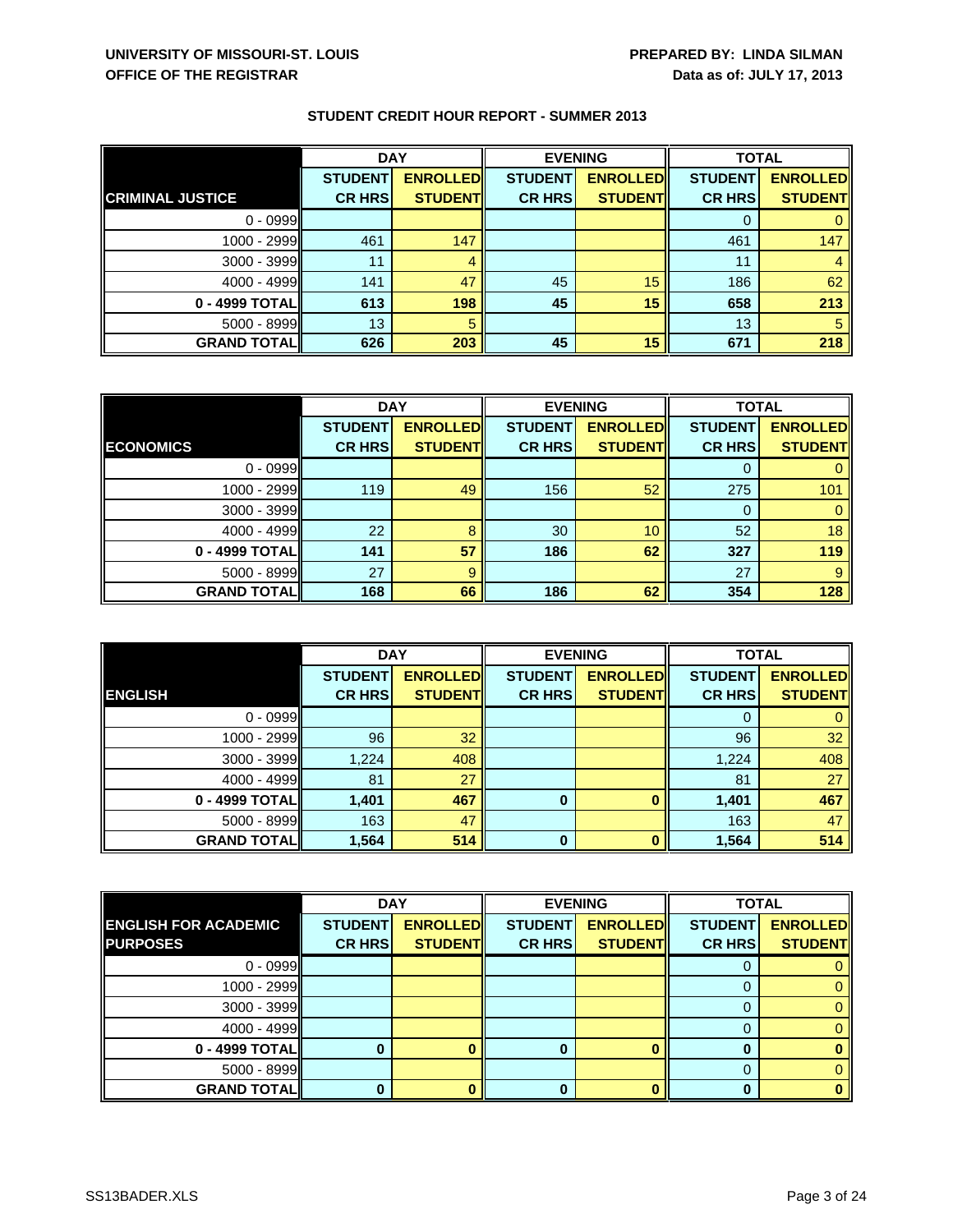|                         | <b>DAY</b>     |                 | <b>EVENING</b> |                 | <b>TOTAL</b>   |                 |
|-------------------------|----------------|-----------------|----------------|-----------------|----------------|-----------------|
|                         | <b>STUDENT</b> | <b>ENROLLED</b> | <b>STUDENT</b> | <b>ENROLLED</b> | <b>STUDENT</b> | <b>ENROLLED</b> |
| <b>FOREIGN LANGUAGE</b> | <b>CR HRS</b>  | <b>STUDENT</b>  | <b>CR HRS</b>  | <b>STUDENT</b>  | <b>CR HRS</b>  | <b>STUDENT</b>  |
| $0 - 0999$              |                |                 |                |                 |                |                 |
| 1000 - 2999             |                |                 |                |                 |                |                 |
| 3000 - 3999             |                |                 |                |                 |                |                 |
| $4000 - 4999$           |                |                 |                |                 |                |                 |
| 0 - 4999 TOTAL          |                |                 | 0              |                 | o              |                 |
| $5000 - 8999$           |                |                 |                |                 |                |                 |
| <b>GRAND TOTAL</b>      |                |                 |                |                 |                |                 |

|                    | <b>DAY</b>     |                 | <b>EVENING</b> |                 | <b>TOTAL</b>   |                 |
|--------------------|----------------|-----------------|----------------|-----------------|----------------|-----------------|
|                    | <b>STUDENT</b> | <b>ENROLLED</b> | <b>STUDENT</b> | <b>ENROLLED</b> | <b>STUDENT</b> | <b>ENROLLED</b> |
| <b>FRENCH</b>      | <b>CR HRS</b>  | <b>STUDENT</b>  | <b>CR HRS</b>  | <b>STUDENT</b>  | <b>CR HRS</b>  | <b>STUDENT</b>  |
| $0 - 0999$         |                |                 |                |                 |                |                 |
| 1000 - 2999        | 126            | 34              |                |                 | 126            | 34              |
| $3000 - 3999$      |                |                 |                |                 | 0              |                 |
| $4000 - 4999$      |                |                 |                |                 | $\Omega$       | 0               |
| 0 - 4999 TOTAL     | 126            | 34              | $\bf{0}$       |                 | 126            | 34              |
| $5000 - 8999$      |                |                 |                |                 | 0              |                 |
| <b>GRAND TOTAL</b> | 126            | 34              | O              |                 | 126            | 34              |

|                    | <b>DAY</b>     |                 | <b>EVENING</b> |                 | <b>TOTAL</b>   |                 |
|--------------------|----------------|-----------------|----------------|-----------------|----------------|-----------------|
|                    | <b>STUDENT</b> | <b>ENROLLED</b> | <b>STUDENT</b> | <b>ENROLLED</b> | <b>STUDENT</b> | <b>ENROLLED</b> |
| <b>GEOGRAPHY</b>   | <b>CR HRS</b>  | <b>STUDENT</b>  | <b>CR HRS</b>  | <b>STUDENT</b>  | <b>CR HRS</b>  | <b>STUDENT</b>  |
| $0 - 0999$         |                |                 |                |                 |                |                 |
| 1000 - 2999        | 126            | 42              |                |                 | 126            | 42              |
| 3000 - 3999        |                |                 |                |                 | 0              |                 |
| 4000 - 4999        |                |                 |                |                 |                |                 |
| 0 - 4999 TOTAL     | 126            | 42              | 0              |                 | 126            | 42              |
| 5000 - 8999        |                |                 |                |                 | 0              |                 |
| <b>GRAND TOTAL</b> | 126            | 42              | O              |                 | 126            | 42              |

|                    | <b>DAY</b>     |                 | <b>EVENING</b> |                 | <b>TOTAL</b>   |                 |
|--------------------|----------------|-----------------|----------------|-----------------|----------------|-----------------|
|                    | <b>STUDENT</b> | <b>ENROLLED</b> | <b>STUDENT</b> | <b>ENROLLED</b> | <b>STUDENT</b> | <b>ENROLLED</b> |
| <b>GEOLOGY</b>     | <b>CR HRS</b>  | <b>STUDENT</b>  | <b>CR HRS</b>  | <b>STUDENT</b>  | <b>CR HRS</b>  | <b>STUDENT</b>  |
| $0 - 0999$         |                |                 |                |                 | 0              |                 |
| 1000 - 2999        |                |                 | 62             | 18              | 62             | 18              |
| 3000 - 3999        |                |                 |                |                 | 0              | 0               |
| 4000 - 4999        |                |                 |                |                 |                |                 |
| 0 - 4999 TOTAL     | O              |                 | 62             | 18              | 62             | 18              |
| 5000 - 8999        |                |                 |                |                 | $\Omega$       | 0               |
| <b>GRAND TOTAL</b> | $\mathbf 0$    |                 | 62             | 18              | 62             | 18              |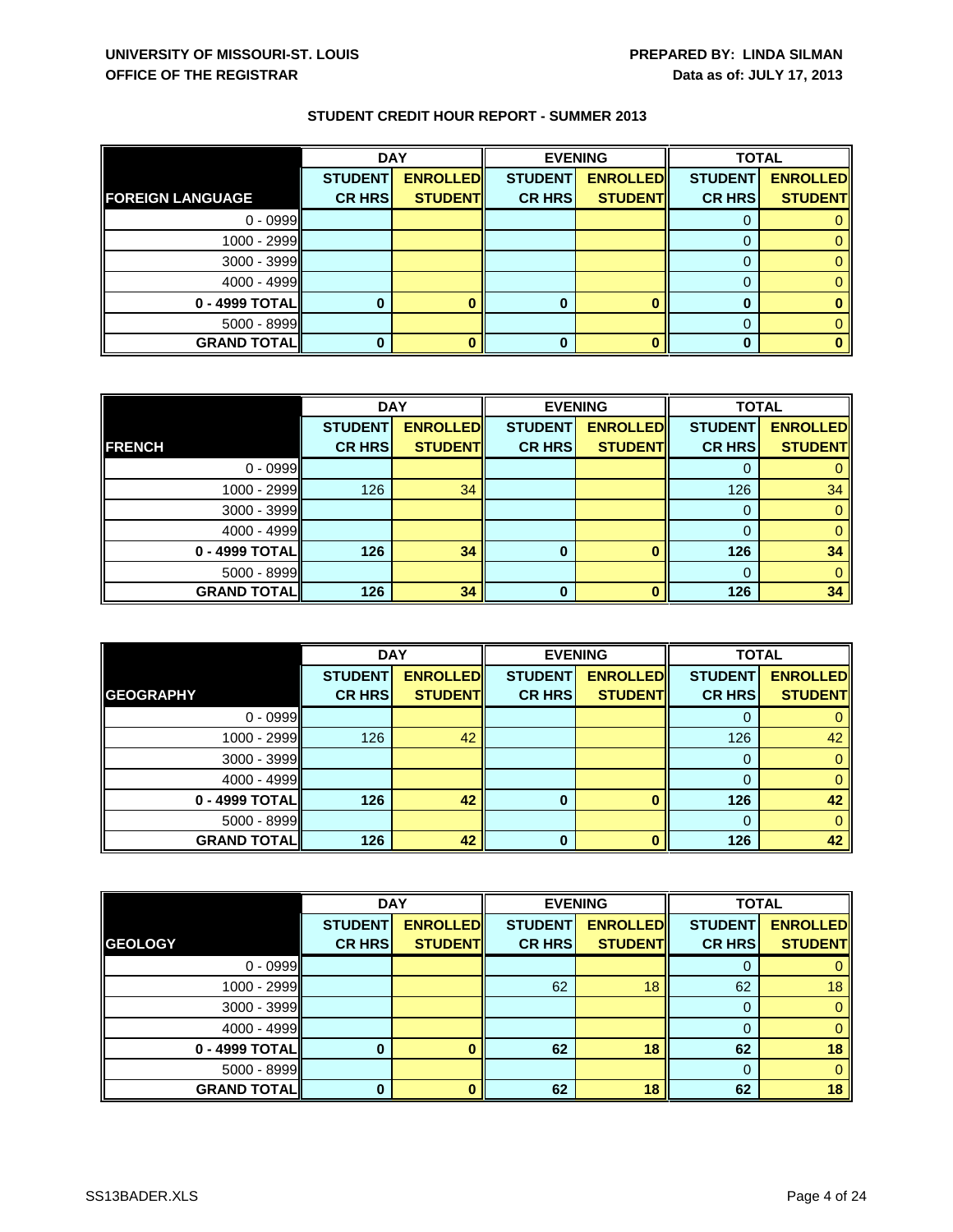|                    | <b>DAY</b>     |                 | <b>EVENING</b> |                 | <b>TOTAL</b>   |                 |
|--------------------|----------------|-----------------|----------------|-----------------|----------------|-----------------|
|                    | <b>STUDENT</b> | <b>ENROLLED</b> | <b>STUDENT</b> | <b>ENROLLED</b> | <b>STUDENT</b> | <b>ENROLLED</b> |
| <b>GERMAN</b>      | <b>CR HRS</b>  | <b>STUDENT</b>  | <b>CR HRS</b>  | <b>STUDENT</b>  | <b>CR HRS</b>  | <b>STUDENT</b>  |
| $0 - 0999$         |                |                 |                |                 | υ              |                 |
| $1000 - 2999$      |                |                 |                |                 |                |                 |
| $3000 - 3999$      |                |                 |                |                 |                |                 |
| $4000 - 4999$      |                |                 |                |                 |                |                 |
| 0 - 4999 TOTAL     |                |                 | 0              |                 |                |                 |
| $5000 - 8999$      |                |                 |                |                 |                |                 |
| <b>GRAND TOTAL</b> |                |                 |                |                 |                |                 |

|                    | <b>DAY</b>     |                 | <b>EVENING</b> |                 | <b>TOTAL</b>   |                 |
|--------------------|----------------|-----------------|----------------|-----------------|----------------|-----------------|
|                    | <b>STUDENT</b> | <b>ENROLLED</b> | <b>STUDENT</b> | <b>ENROLLED</b> | <b>STUDENT</b> | <b>ENROLLED</b> |
| <b>GERONTOLOGY</b> | <b>CR HRS</b>  | <b>STUDENT</b>  | <b>CR HRS</b>  | <b>STUDENT</b>  | <b>CR HRS</b>  | <b>STUDENT</b>  |
| $0 - 0999$         |                |                 |                |                 | O              |                 |
| 1000 - 2999        | 15             | 5               |                |                 | 15             | 5               |
| 3000 - 3999        |                |                 |                |                 | 0              |                 |
| $4000 - 4999$      | 39             | 13              |                |                 | 39             | 13              |
| 0 - 4999 TOTAL     | 54             | 18              | $\bf{0}$       |                 | 54             | 18              |
| $5000 - 8999$      | 33             | 11              |                |                 | 33             |                 |
| <b>GRAND TOTAL</b> | 87             | 29              | O              |                 | 87             | 29              |

|                             | <b>DAY</b>     |                 | <b>EVENING</b> |                 | <b>TOTAL</b>   |                 |
|-----------------------------|----------------|-----------------|----------------|-----------------|----------------|-----------------|
|                             | <b>STUDENT</b> | <b>ENROLLED</b> | <b>STUDENT</b> | <b>ENROLLED</b> | <b>STUDENT</b> | <b>ENROLLED</b> |
| <b>GREEK ANCIENT/MODERN</b> | <b>CR HRS</b>  | <b>STUDENT</b>  | <b>CR HRS</b>  | <b>STUDENT</b>  | <b>CR HRS</b>  | <b>STUDENT</b>  |
| $0 - 0999$                  |                |                 |                |                 |                |                 |
| 1000 - 2999                 |                |                 |                |                 |                |                 |
| 3000 - 3999                 |                |                 |                |                 | O              |                 |
| $4000 - 4999$               |                |                 |                |                 |                |                 |
| 0 - 4999 TOTAL              |                |                 | 0              |                 |                |                 |
| $5000 - 8999$               |                |                 |                |                 |                |                 |
| <b>GRAND TOTAL  </b>        |                |                 | n              |                 | ŋ              |                 |

|                    | <b>DAY</b>     |                 | <b>EVENING</b> |                 | <b>TOTAL</b>   |                 |
|--------------------|----------------|-----------------|----------------|-----------------|----------------|-----------------|
|                    | <b>STUDENT</b> | <b>ENROLLED</b> | <b>STUDENT</b> | <b>ENROLLED</b> | <b>STUDENT</b> | <b>ENROLLED</b> |
| <b>HISTORY</b>     | <b>CR HRS</b>  | <b>STUDENT</b>  | <b>CR HRS</b>  | <b>STUDENTI</b> | <b>CR HRS</b>  | <b>STUDENT</b>  |
| $0 - 0999$         |                |                 |                |                 | O              |                 |
| $1000 - 2999$      | 198            | 66              |                |                 | 198            | 66              |
| 3000 - 3999        |                |                 |                |                 | $\Omega$       | 0               |
| $4000 - 4999$      | 75             | 21              |                |                 | 75             | 21              |
| 0 - 4999 TOTALI    | 273            | 87              | 0              |                 | 273            | 87              |
| 5000 - 8999        | 25             | 9               |                |                 | 25             | 9               |
| <b>GRAND TOTAL</b> | 298            | 96              | 0              |                 | 298            | 96              |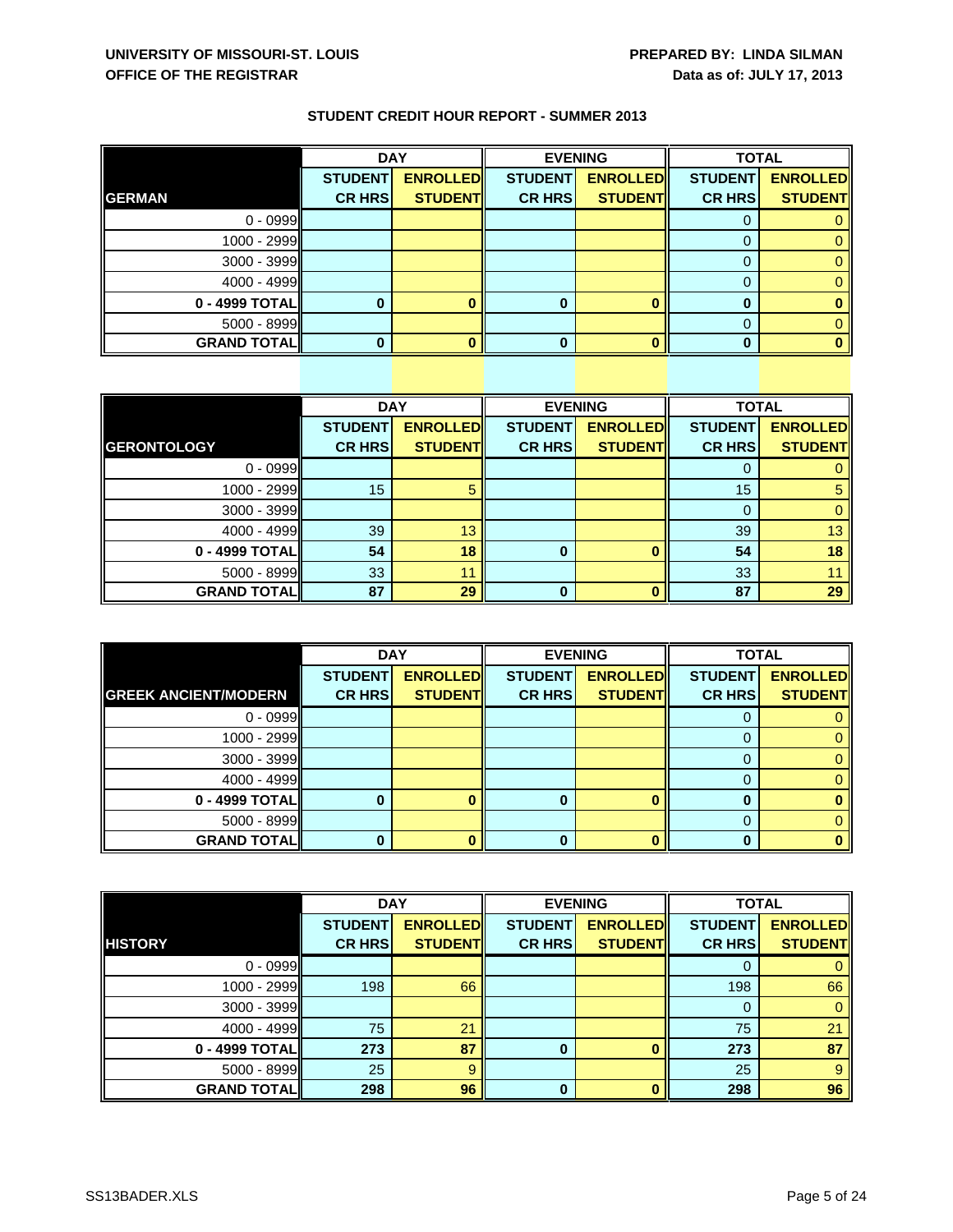|                      | <b>DAY</b>     |                 | <b>EVENING</b> |                 | <b>TOTAL</b>   |                 |
|----------------------|----------------|-----------------|----------------|-----------------|----------------|-----------------|
|                      | <b>STUDENT</b> | <b>ENROLLED</b> | <b>STUDENT</b> | <b>ENROLLED</b> | <b>STUDENT</b> | <b>ENROLLED</b> |
| <b>HONORS</b>        | <b>CR HRS</b>  | <b>STUDENT</b>  | <b>CR HRS</b>  | <b>STUDENT</b>  | <b>CR HRS</b>  | <b>STUDENT</b>  |
| $0 - 0999$           |                |                 |                |                 |                |                 |
| 1000 - 2999          | 63             | 21              |                |                 | 63             | 21              |
| 3000 - 3999          |                |                 |                |                 |                |                 |
| $4000 - 4999$        | 39             | 20              |                |                 | 39             | 20              |
| 0 - 4999 TOTAL       | 102            | 41              | 0              |                 | 102            | 41              |
| $5000 - 8999$        |                |                 |                |                 | $\Omega$       |                 |
| <b>GRAND TOTAL  </b> | 102            | 41              | 0              |                 | 102            | 41              |

|                          | <b>DAY</b>     |                 |                | <b>EVENING</b>  | <b>TOTAL</b>   |                 |
|--------------------------|----------------|-----------------|----------------|-----------------|----------------|-----------------|
|                          | <b>STUDENT</b> | <b>ENROLLED</b> | <b>STUDENT</b> | <b>ENROLLED</b> | <b>STUDENT</b> | <b>ENROLLED</b> |
| <b>INTERDISCIPLINARY</b> | <b>CR HRS</b>  | <b>STUDENT</b>  | <b>CR HRS</b>  | <b>STUDENT</b>  | <b>CR HRSI</b> | <b>STUDENT</b>  |
| $0 - 0999$               |                |                 |                |                 |                |                 |
| $1000 - 2999$            | 33             | 11              |                |                 | 33             |                 |
| $3000 - 3999$            |                |                 |                |                 | 0              |                 |
| $4000 - 4999$            |                |                 |                |                 | $\Omega$       |                 |
| 0 - 4999 TOTAL           | 33             | 11              | 0              |                 | 33             |                 |
| $5000 - 8999$            |                |                 |                |                 | 0              |                 |
| <b>GRAND TOTAL</b>       | 33             | 11              | O              |                 | 33             |                 |

|                      | <b>DAY</b>     |                 |                | <b>EVENING</b>  | <b>TOTAL</b>   |                 |
|----------------------|----------------|-----------------|----------------|-----------------|----------------|-----------------|
|                      | <b>STUDENT</b> | <b>ENROLLED</b> | <b>STUDENT</b> | <b>ENROLLED</b> | <b>STUDENT</b> | <b>ENROLLED</b> |
| <b>ITALIAN</b>       | <b>CR HRS</b>  | <b>STUDENT</b>  | <b>CR HRS</b>  | <b>STUDENT</b>  | <b>CR HRS</b>  | <b>STUDENT</b>  |
| $0 - 0999$           |                |                 |                |                 |                |                 |
| 1000 - 2999          |                |                 |                |                 |                |                 |
| 3000 - 3999          |                |                 |                |                 | 0              |                 |
| 4000 - 4999          |                |                 |                |                 |                |                 |
| 0 - 4999 TOTAL       |                |                 | 0              |                 |                |                 |
| 5000 - 8999          |                |                 |                |                 |                |                 |
| <b>GRAND TOTAL  </b> |                |                 | n              |                 |                |                 |

|                    | <b>DAY</b>     |                 |                | <b>EVENING</b>  | <b>TOTAL</b>   |                 |
|--------------------|----------------|-----------------|----------------|-----------------|----------------|-----------------|
|                    | <b>STUDENT</b> | <b>ENROLLED</b> | <b>STUDENT</b> | <b>ENROLLED</b> | <b>STUDENT</b> | <b>ENROLLED</b> |
| <b>JAPANESE</b>    | <b>CR HRS</b>  | <b>STUDENT</b>  | <b>CR HRS</b>  | <b>STUDENTI</b> | <b>CR HRS</b>  | <b>STUDENT</b>  |
| $0 - 0999$         |                |                 |                |                 | O              |                 |
| 1000 - 2999        | 42             | 14              |                |                 | 42             | 14              |
| 3000 - 3999        |                |                 |                |                 | $\Omega$       |                 |
| $4000 - 4999$      |                |                 |                |                 | 0              |                 |
| 0 - 4999 TOTAL     | 42             | 14              | 0              |                 | 42             | 14              |
| $5000 - 8999$      |                |                 |                |                 |                |                 |
| <b>GRAND TOTAL</b> | 42             | 14              | 0              |                 | 42             | 14              |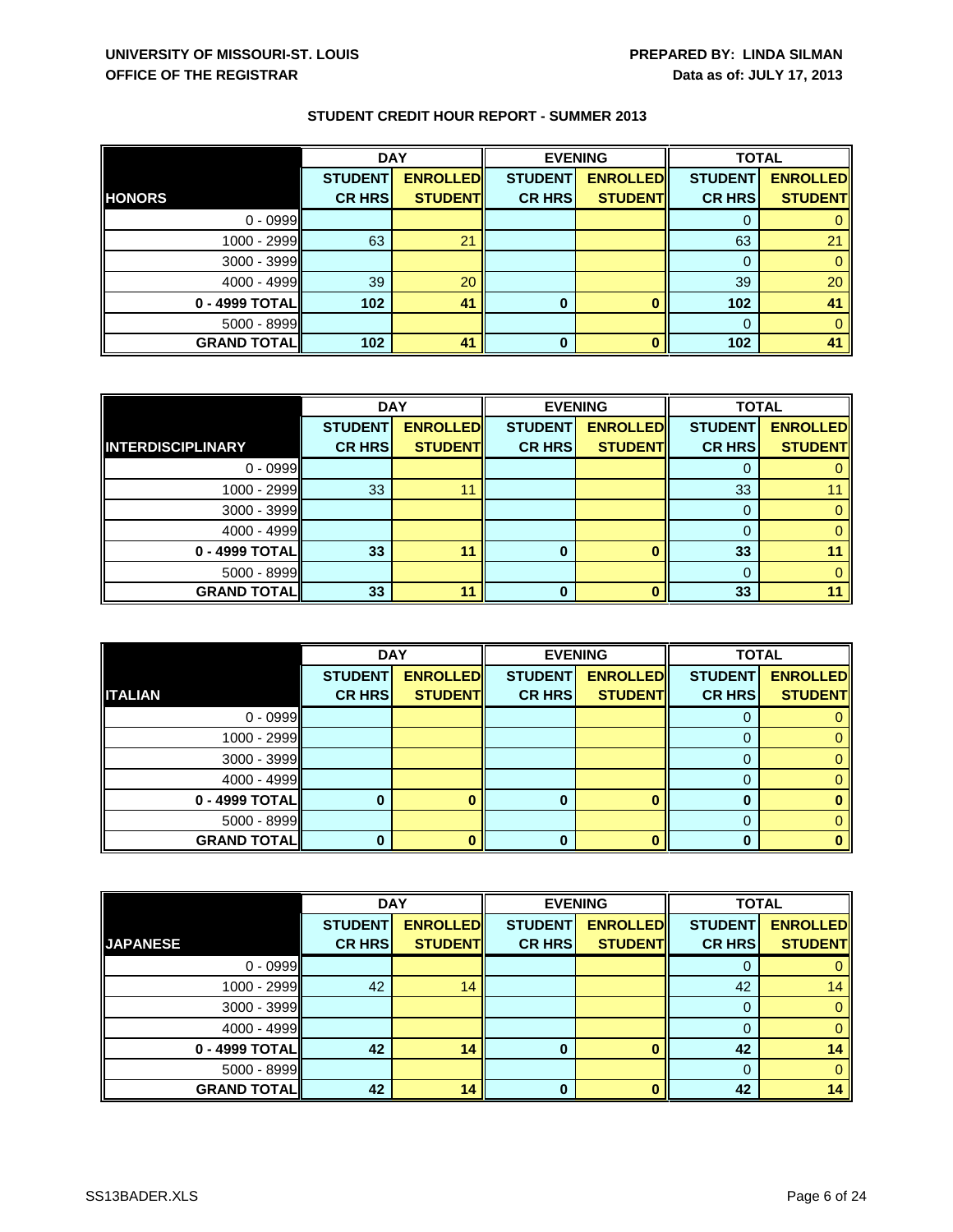|                    | <b>DAY</b>     |                 |                | <b>EVENING</b>  | <b>TOTAL</b>   |                 |
|--------------------|----------------|-----------------|----------------|-----------------|----------------|-----------------|
|                    | <b>STUDENT</b> | <b>ENROLLED</b> | <b>STUDENT</b> | <b>ENROLLED</b> | <b>STUDENT</b> | <b>ENROLLED</b> |
| <b>LATIN</b>       | <b>CR HRS</b>  | <b>STUDENT</b>  | <b>CR HRS</b>  | <b>STUDENT</b>  | <b>CR HRS</b>  | <b>STUDENT</b>  |
| $0 - 0999$         |                |                 |                |                 |                |                 |
| $1000 - 2999$      |                |                 |                |                 |                |                 |
| $3000 - 3999$      |                |                 |                |                 |                |                 |
| $4000 - 4999$      |                |                 |                |                 |                |                 |
| $0 - 4999$ TOTAL   |                |                 | 0              |                 |                |                 |
| $5000 - 8999$      |                |                 |                |                 |                |                 |
| <b>GRAND TOTAL</b> |                |                 | 0              |                 | 0              |                 |

|                    | <b>DAY</b>     |                 | <b>EVENING</b> |                 | <b>TOTAL</b>   |                 |
|--------------------|----------------|-----------------|----------------|-----------------|----------------|-----------------|
|                    | <b>STUDENT</b> | <b>ENROLLED</b> | <b>STUDENT</b> | <b>ENROLLED</b> | <b>STUDENT</b> | <b>ENROLLED</b> |
| <b>MATHEMATICS</b> | <b>CR HRS</b>  | <b>STUDENT</b>  | <b>CR HRSI</b> | <b>STUDENT</b>  | <b>CR HRS</b>  | <b>STUDENT</b>  |
| $0 - 0999$         |                |                 |                |                 |                |                 |
| $1000 - 2999$      | 705            | 204             | 566            | 174             | 1,271          | 378             |
| $3000 - 3999$      |                |                 | 81             | 27              | 81             | 27              |
| $4000 - 4999$      | 4              | റ               | 51             | 17              | 55             | 19              |
| 0 - 4999 TOTAL     | 709            | 206             | 698            | 218             | 1,407          | 424             |
| $5000 - 8999$      | 35             | 13              |                |                 | 35             | 13              |
| <b>GRAND TOTAL</b> | 744            | 219             | 698            | 218             | 1,442          | 437             |

|                    | <b>DAY</b>     |                 |                | <b>EVENING</b>  | <b>TOTAL</b>   |                 |
|--------------------|----------------|-----------------|----------------|-----------------|----------------|-----------------|
|                    | <b>STUDENT</b> | <b>ENROLLED</b> | <b>STUDENT</b> | <b>ENROLLED</b> | <b>STUDENT</b> | <b>ENROLLED</b> |
| <b>PHILOSOPHY</b>  | <b>CR HRS</b>  | <b>STUDENT</b>  | <b>CR HRS</b>  | <b>STUDENT</b>  | <b>CR HRS</b>  | <b>STUDENT</b>  |
| $0 - 0999$         |                |                 |                |                 |                |                 |
| 1000 - 2999        | 636            | 212             |                |                 | 636            | 212             |
| 3000 - 3999        | 96             | 32              |                |                 | 96             | 32              |
| 4000 - 4999        | 6              |                 |                |                 | 6              |                 |
| 0 - 4999 TOTAL     | 738            | 246             | $\bf{0}$       |                 | 738            | 246             |
| 5000 - 8999        | 42             | 14              |                |                 | 42             | 14              |
| <b>GRAND TOTAL</b> | 780            | 260             | $\bf{0}$       |                 | 780            | 260             |

|                    | <b>DAY</b>     |                 | <b>EVENING</b> |                 | <b>TOTAL</b>   |                 |
|--------------------|----------------|-----------------|----------------|-----------------|----------------|-----------------|
|                    | <b>STUDENT</b> | <b>ENROLLED</b> | <b>STUDENT</b> | <b>ENROLLED</b> | <b>STUDENT</b> | <b>ENROLLED</b> |
| <b>PHYSICS</b>     | <b>CR HRS</b>  | <b>STUDENT</b>  | <b>CR HRS</b>  | <b>STUDENT</b>  | <b>CR HRS</b>  | <b>STUDENT</b>  |
| $0 - 0999$         |                |                 |                |                 |                |                 |
| $1000 - 2999$      | 800            | 207             |                |                 | 800            | 207             |
| $3000 - 3999$      | 17             |                 |                |                 | 17             |                 |
| $4000 - 4999$      | 3              |                 |                |                 | 3              |                 |
| 0 - 4999 TOTALI    | 820            | 215             | 0              |                 | 820            | 215             |
| $5000 - 8999$      | 21             |                 |                |                 | 21             | 6               |
| <b>GRAND TOTAL</b> | 841            | 221             | 0              |                 | 841            | 221             |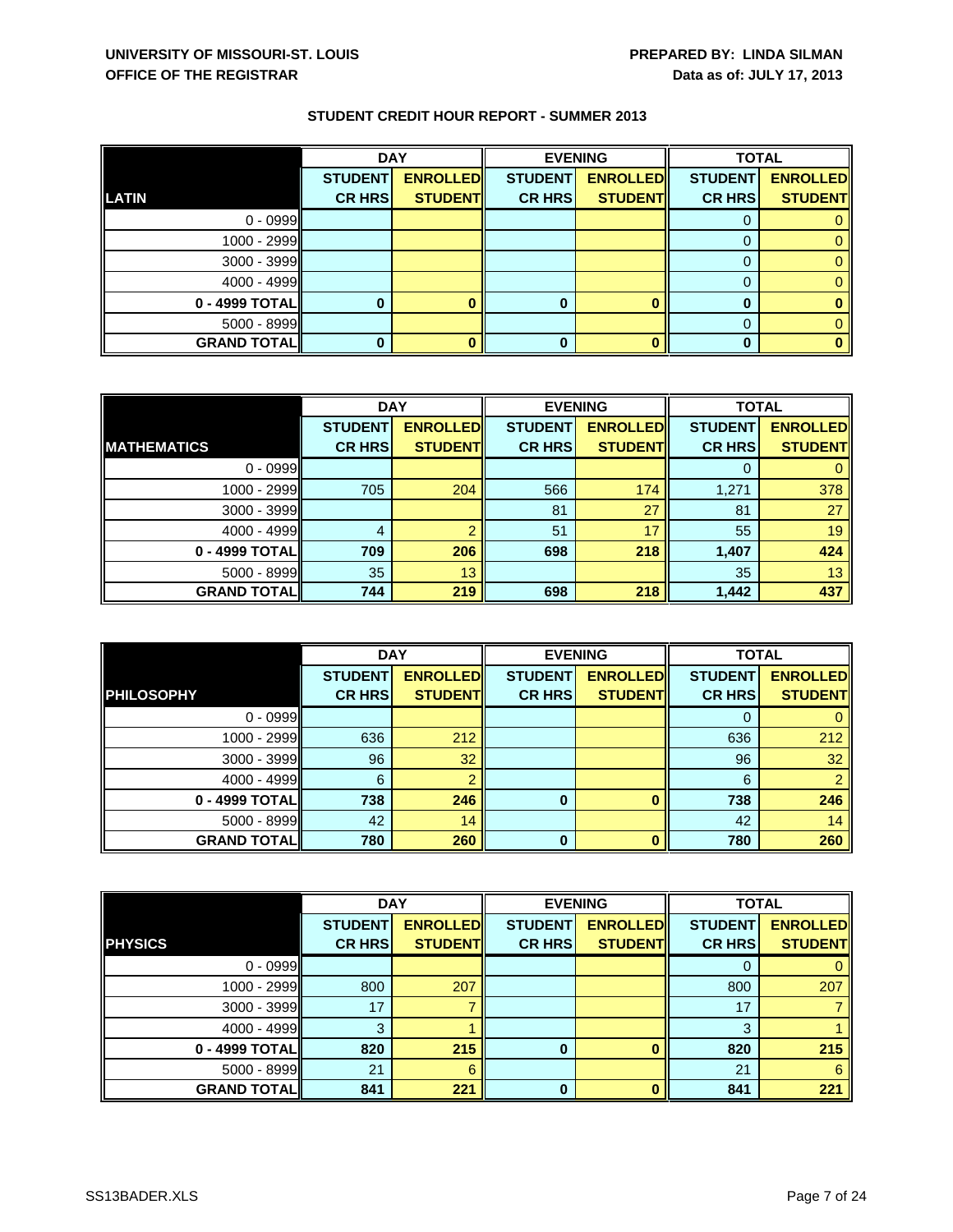|                          | <b>DAY</b>     |                 | <b>EVENING</b> |                 | <b>TOTAL</b>   |                 |
|--------------------------|----------------|-----------------|----------------|-----------------|----------------|-----------------|
|                          | <b>STUDENT</b> | <b>ENROLLED</b> | <b>STUDENT</b> | <b>ENROLLED</b> | <b>STUDENT</b> | <b>ENROLLED</b> |
| <b>POLITICAL SCIENCE</b> | <b>CR HRS</b>  | <b>STUDENT</b>  | <b>CR HRS</b>  | <b>STUDENT</b>  | <b>CR HRS</b>  | <b>STUDENT</b>  |
| $0 - 0999$               |                |                 |                |                 |                |                 |
| 1000 - 2999              | 138            | 46              | 30             | 10              | 168            | 56              |
| 3000 - 3999              | 22             |                 |                |                 | 22             |                 |
| 4000 - 4999              |                |                 |                |                 |                |                 |
| 0 - 4999 TOTAL           | 160            | 53              | 30             | 10              | 190            | 63              |
| 5000 - 8999              | 25             | 9               |                |                 | 25             | 9               |
| <b>GRAND TOTAL  </b>     | 185            | 62              | 30             | 10              | 215            | 72              |

|                     | <b>DAY</b>     |                 | <b>EVENING</b> |                 | <b>TOTAL</b>   |                 |
|---------------------|----------------|-----------------|----------------|-----------------|----------------|-----------------|
|                     | <b>STUDENT</b> | <b>ENROLLED</b> | <b>STUDENT</b> | <b>ENROLLED</b> | <b>STUDENT</b> | <b>ENROLLED</b> |
| <b>PSYCHOLOGY</b>   | <b>CR HRS</b>  | <b>STUDENT</b>  | <b>CR HRS</b>  | <b>STUDENT</b>  | <b>CR HRS</b>  | <b>STUDENT</b>  |
| $0 - 0999$          |                |                 |                |                 |                |                 |
| $1000 - 2999$       | 815            | 264             | 69             | 23              | 884            | 287             |
| $3000 - 3999$       | 72             | 25              |                |                 | 72             | 25              |
| $4000 - 4999$       |                |                 |                |                 | $\Omega$       | 0               |
| 0 - 4999 TOTAL      | 887            | 289             | 69             | 23              | 956            | 312             |
| $5000 - 8999$       | 105            | 100             |                |                 | 105            | 100             |
| <b>GRAND TOTALI</b> | 992            | 389             | 69             | 23              | 1,061          | 412             |

|                    | <b>DAY</b>     |                 | <b>EVENING</b> |                 | <b>TOTAL</b>   |                 |
|--------------------|----------------|-----------------|----------------|-----------------|----------------|-----------------|
| <b>SCHOOL OF</b>   | <b>STUDENT</b> | <b>ENROLLED</b> | <b>STUDENT</b> | <b>ENROLLED</b> | <b>STUDENT</b> | <b>ENROLLED</b> |
| <b>SOCIAL WORK</b> | <b>CR HRS</b>  | <b>STUDENT</b>  | <b>CR HRS</b>  | <b>STUDENT</b>  | <b>CR HRS</b>  | <b>STUDENT</b>  |
| $0 - 0999$         |                |                 |                |                 |                |                 |
| 1000 - 2999        | 21             |                 |                |                 | 21             |                 |
| 3000 - 3999        |                |                 |                |                 | $\Omega$       | $\mathbf{0}$    |
| $4000 - 4999$      | 166            | 56              | 212            | 71              | 378            | 127             |
| 0 - 4999 TOTAL     | 187            | 63              | 212            | 71              | 399            | 134             |
| 5000 - 8999        | 285            | 95              |                |                 | 285            | 95              |
| <b>GRAND TOTAL</b> | 472            | 158             | 212            | 71              | 684            | 229             |

|                    | <b>DAY</b>     |                 | <b>EVENING</b> |                 | <b>TOTAL</b>   |                 |
|--------------------|----------------|-----------------|----------------|-----------------|----------------|-----------------|
|                    | <b>STUDENT</b> | <b>ENROLLED</b> | <b>STUDENT</b> | <b>ENROLLED</b> | <b>STUDENT</b> | <b>ENROLLED</b> |
| <b>SOCIOLOGY</b>   | <b>CR HRS</b>  | <b>STUDENT</b>  | <b>CR HRS</b>  | <b>STUDENT</b>  | <b>CR HRS</b>  | <b>STUDENT</b>  |
| $0 - 0999$         |                |                 |                |                 | 0              | 0               |
| $1000 - 2999$      | 135            | 45              |                |                 | 135            | 45              |
| 3000 - 3999        |                |                 | 51             |                 | 51             | 17              |
| 4000 - 4999        | 33             | 11              |                |                 | 33             | 11              |
| 0 - 4999 TOTAL     | 168            | 56              | 51             | 17              | 219            | 73              |
| 5000 - 8999        |                |                 |                |                 | $\Omega$       | $\Omega$        |
| <b>GRAND TOTAL</b> | 168            | 56              | 51             | 17              | 219            | 73              |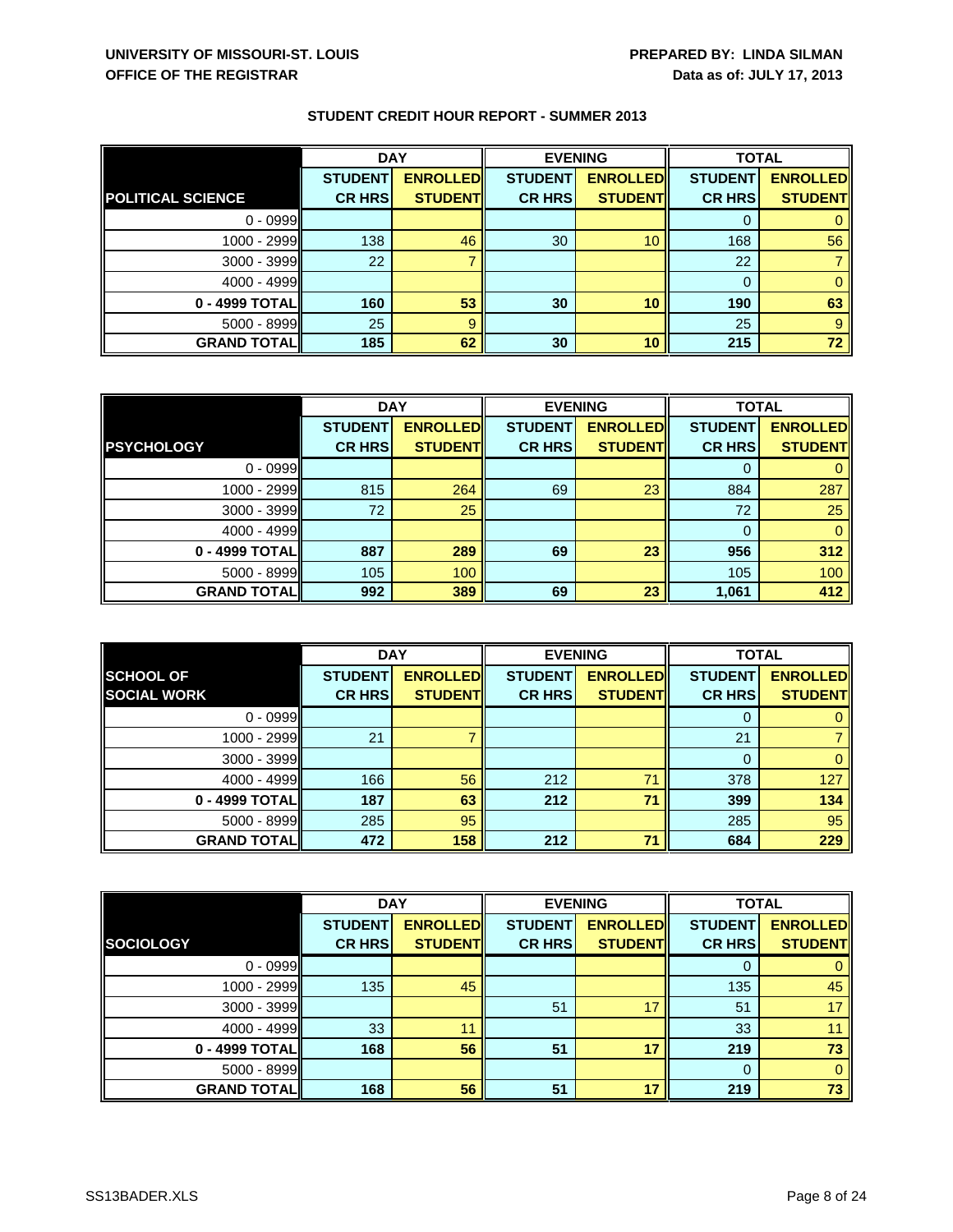|                      | <b>DAY</b>     |                 | <b>EVENING</b> |                 | <b>TOTAL</b>   |                 |
|----------------------|----------------|-----------------|----------------|-----------------|----------------|-----------------|
|                      | <b>STUDENT</b> | <b>ENROLLED</b> | <b>STUDENT</b> | <b>ENROLLED</b> | <b>STUDENT</b> | <b>ENROLLED</b> |
| <b>SPANISH</b>       | <b>CR HRS</b>  | <b>STUDENT</b>  | <b>CR HRS</b>  | <b>STUDENT</b>  | <b>CR HRS</b>  | <b>STUDENT</b>  |
| $0 - 0999$           |                |                 |                |                 |                |                 |
| 1000 - 2999          | 466            | 114             |                |                 | 466            | 114             |
| 3000 - 3999          |                |                 |                |                 |                |                 |
| $4000 - 4999$        |                |                 |                |                 |                |                 |
| $0 - 4999$ TOTAL     | 466            | 114             | 0              |                 | 466            | 114             |
| $5000 - 8999$        |                |                 |                |                 |                |                 |
| <b>GRAND TOTAL  </b> | 466            | 114             | 0              |                 | 466            | 114             |

|                             | <b>DAY</b>     |                 | <b>EVENING</b> |                 | <b>TOTAL</b>   |                 |
|-----------------------------|----------------|-----------------|----------------|-----------------|----------------|-----------------|
| <b>WOMEN'S &amp; GENDER</b> | <b>STUDENT</b> | <b>ENROLLED</b> | <b>STUDENT</b> | <b>ENROLLED</b> | <b>STUDENT</b> | <b>ENROLLED</b> |
| <b>STUDIES</b>              | <b>CR HRS</b>  | <b>STUDENT</b>  | <b>CR HRS</b>  | <b>STUDENT</b>  | <b>CR HRS</b>  | <b>STUDENT</b>  |
| $0 - 0999$                  |                |                 |                |                 |                |                 |
| $1000 - 2999$               | 75             | 25              |                |                 | 75             | 25              |
| $3000 - 3999$               |                |                 |                |                 | 0              |                 |
| $4000 - 4999$               | 18             | 6               |                |                 | 18             | 6               |
| 0 - 4999 TOTAL              | 93             | 31              | 0              |                 | 93             | 31              |
| $5000 - 8999$               | 6              |                 |                |                 | 6              |                 |
| <b>GRAND TOTALI</b>         | 99             | 33              | O              |                 | 99             | 33              |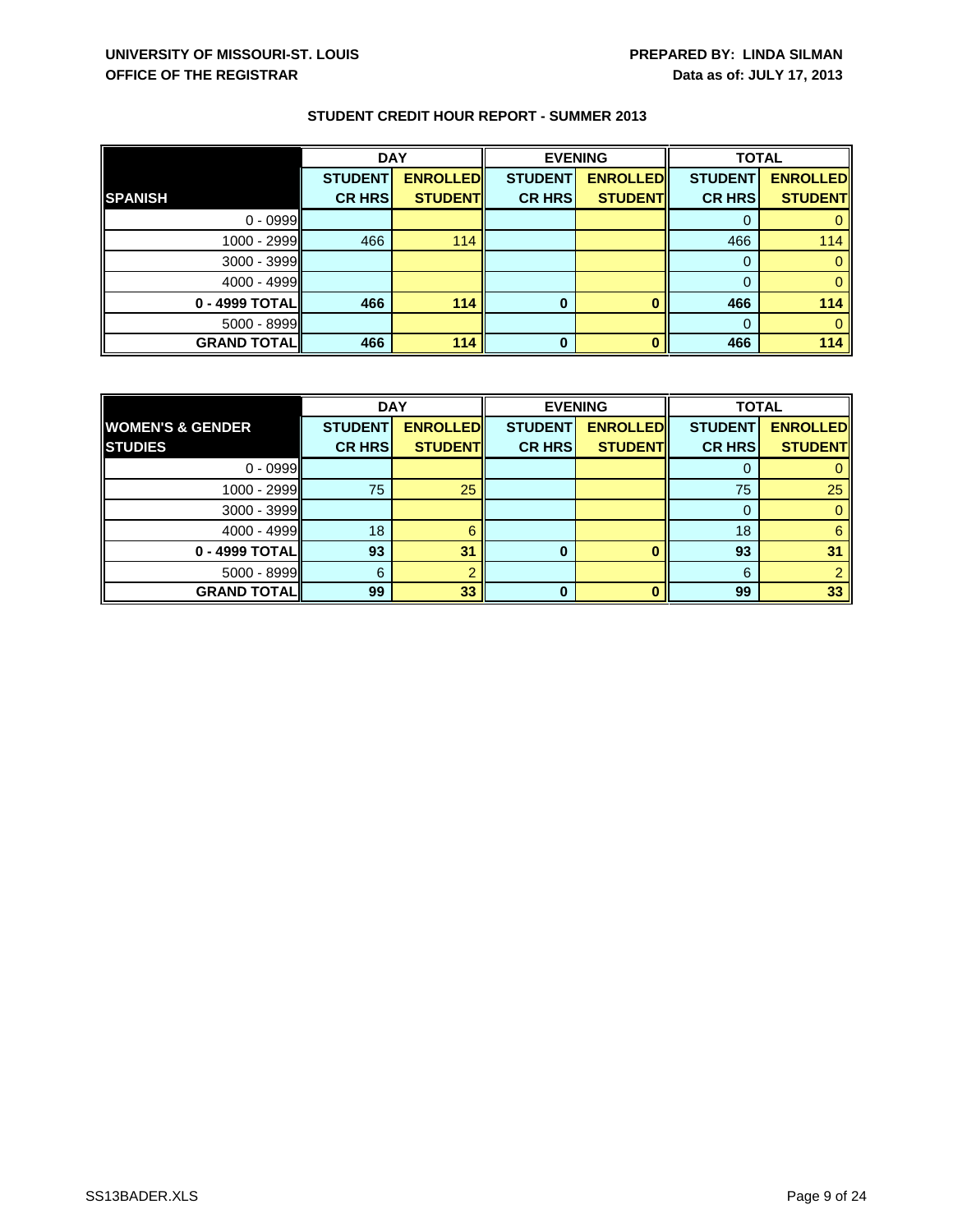|                      | <b>DAY</b>     |                 |                | <b>EVENING</b>  | <b>TOTAL</b>   |                 |
|----------------------|----------------|-----------------|----------------|-----------------|----------------|-----------------|
|                      | <b>STUDENT</b> | <b>ENROLLED</b> | <b>STUDENT</b> | <b>ENROLLED</b> | <b>STUDENT</b> | <b>ENROLLED</b> |
| <b>APPLIED MUSIC</b> | <b>CR HRS</b>  | <b>STUDENT</b>  | <b>CR HRS</b>  | <b>STUDENT</b>  | <b>CR HRS</b>  | <b>STUDENT</b>  |
| $0 - 0999$           |                |                 |                |                 |                |                 |
| $1000 - 2999$        |                |                 |                |                 |                |                 |
| $3000 - 3999$        |                |                 |                |                 |                |                 |
| $4000 - 4999$        |                |                 |                |                 |                |                 |
| 0 - 4999 TOTAL       |                |                 | o              |                 |                |                 |
| $5000 - 8999$        |                |                 |                |                 |                |                 |
| <b>GRAND TOTAL</b>   |                |                 |                |                 |                |                 |

|                      | <b>DAY</b>     |                 | <b>EVENING</b> |                 | <b>TOTAL</b>   |                 |
|----------------------|----------------|-----------------|----------------|-----------------|----------------|-----------------|
|                      | <b>STUDENT</b> | <b>ENROLLED</b> | <b>STUDENT</b> | <b>ENROLLED</b> | <b>STUDENT</b> | <b>ENROLLED</b> |
| <b>ART EDUCATION</b> | <b>CR HRS</b>  | <b>STUDENT</b>  | <b>CR HRS</b>  | <b>STUDENT</b>  | <b>CR HRS</b>  | <b>STUDENT</b>  |
| $0 - 0999$           |                |                 |                |                 |                | 0               |
| 1000 - 2999          | 54             | 18              |                |                 | 54             | 18              |
| $3000 - 3999$        |                |                 |                |                 | 0              | $\mathbf{0}$    |
| $4000 - 4999$        |                |                 |                |                 | $\Omega$       | $\mathbf{0}$    |
| 0 - 4999 TOTAL       | 54             | 18              | 0              |                 | 54             | 18              |
| $5000 - 8999$        | 3              |                 |                |                 | 3              |                 |
| <b>GRAND TOTAL</b>   | 57             | 19              | $\Omega$       |                 | 57             | 19              |

|                    | <b>DAY</b>     |                 | <b>EVENING</b> |                 | <b>TOTAL</b>   |                 |
|--------------------|----------------|-----------------|----------------|-----------------|----------------|-----------------|
|                    | <b>STUDENT</b> | <b>ENROLLED</b> | <b>STUDENT</b> | <b>ENROLLED</b> | <b>STUDENT</b> | <b>ENROLLED</b> |
| <b>ART HISTORY</b> | <b>CR HRS</b>  | <b>STUDENT</b>  | <b>CR HRS</b>  | <b>STUDENT</b>  | <b>CR HRS</b>  | <b>STUDENT</b>  |
| $0 - 0999$         |                |                 |                |                 |                |                 |
| 1000 - 2999        | 123            | 41              |                |                 | 123            | 41              |
| 3000 - 3999        |                |                 |                |                 | 0              | $\Omega$        |
| 4000 - 4999        |                |                 |                |                 |                | $\Omega$        |
| 0 - 4999 TOTAL     | 123            | 41              | 0              |                 | 123            | 41              |
| $5000 - 8999$      |                |                 |                |                 | 0              | $\Omega$        |
| <b>GRAND TOTAL</b> | 123            | 41              | n              |                 | 123            | 41              |

|                      | <b>DAY</b>     |                 | <b>EVENING</b> |                 | <b>TOTAL</b>   |                 |
|----------------------|----------------|-----------------|----------------|-----------------|----------------|-----------------|
|                      | <b>STUDENT</b> | <b>ENROLLED</b> | <b>STUDENT</b> | <b>ENROLLED</b> | <b>STUDENT</b> | <b>ENROLLED</b> |
| <b>COMMUNICATION</b> | <b>CR HRS</b>  | <b>STUDENT</b>  | <b>CR HRS</b>  | <b>STUDENT</b>  | <b>CR HRS</b>  | <b>STUDENT</b>  |
| $0 - 0999$           |                |                 |                |                 | 0              | $\mathbf{0}$    |
| $1000 - 2999$        | 588            | 196             |                |                 | 588            | 196             |
| $3000 - 3999$        | 117            | 39              |                |                 | 117            | 39              |
| $4000 - 4999$        | 89             | 24              |                |                 | 89             | 24              |
| 0 - 4999 TOTAL       | 794            | 259             | 0              |                 | 794            | 259             |
| $5000 - 8999$        |                |                 |                |                 | $\Omega$       | $\Omega$        |
| <b>GRAND TOTAL</b>   | 794            | 259             | 0              |                 | 794            | 259             |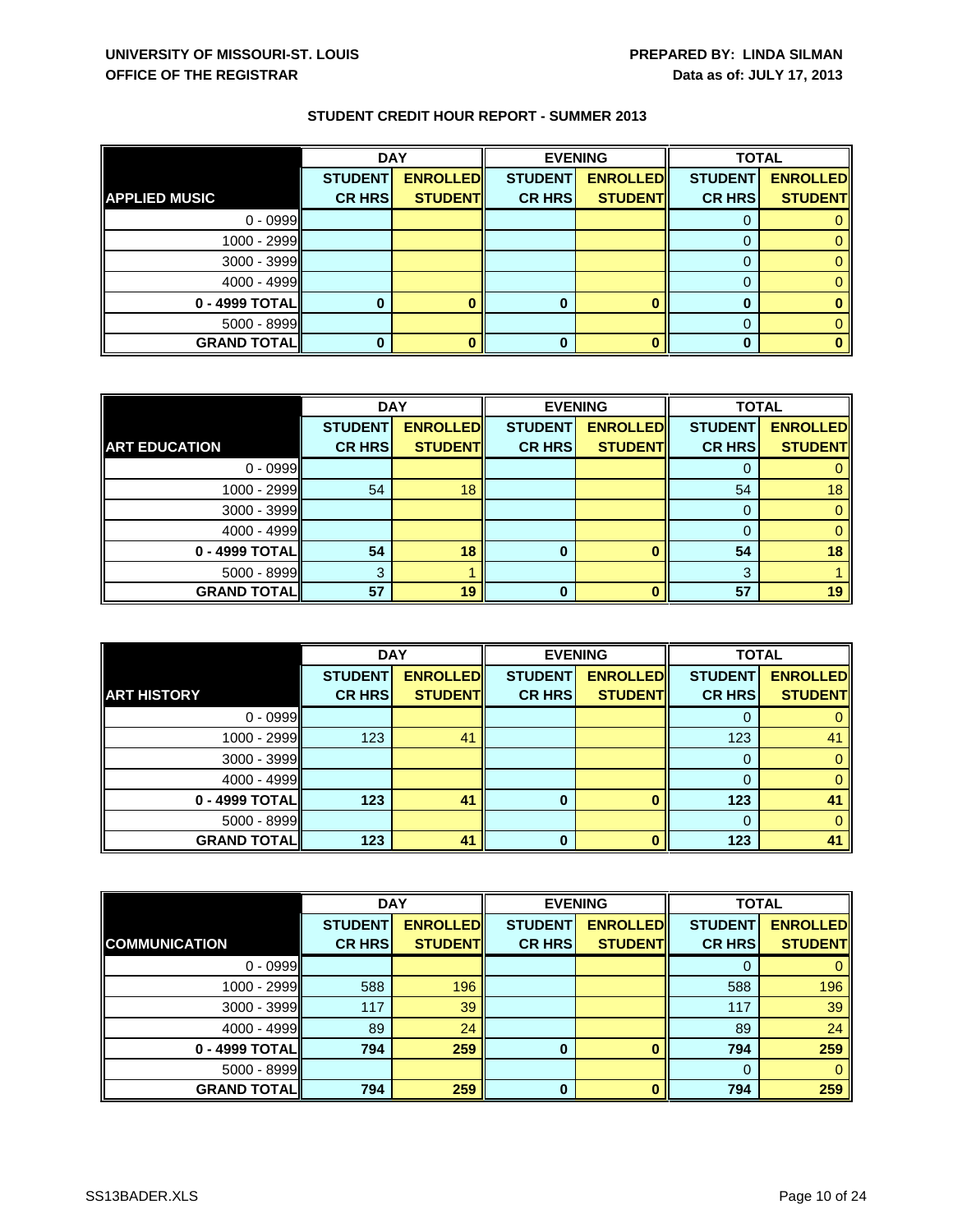|                     | <b>DAY</b>     |                 | <b>EVENING</b> |                 | <b>TOTAL</b>   |                 |
|---------------------|----------------|-----------------|----------------|-----------------|----------------|-----------------|
| <b>ENSEMBLE</b>     | <b>STUDENT</b> | <b>ENROLLED</b> | <b>STUDENT</b> | <b>ENROLLED</b> | <b>STUDENT</b> | <b>ENROLLED</b> |
| <b>IPERFORMANCE</b> | <b>CR HRS</b>  | <b>STUDENT</b>  | <b>CR HRS</b>  | <b>STUDENT</b>  | <b>CR HRS</b>  | <b>STUDENT</b>  |
| $0 - 0999$          |                |                 |                |                 |                |                 |
| 1000 - 2999         |                |                 |                |                 |                |                 |
| $3000 - 3999$       |                |                 |                |                 |                |                 |
| 4000 - 4999         |                |                 |                |                 |                |                 |
| 0 - 4999 TOTAL      |                |                 | 0              |                 |                |                 |
| $5000 - 8999$       |                |                 |                |                 |                |                 |
| <b>GRAND TOTAL</b>  |                |                 |                |                 |                |                 |

|                      | <b>DAY</b>     |                 |                | <b>EVENING</b>  | <b>TOTAL</b>   |                 |
|----------------------|----------------|-----------------|----------------|-----------------|----------------|-----------------|
|                      | <b>STUDENT</b> | <b>ENROLLED</b> | <b>STUDENT</b> | <b>ENROLLED</b> | <b>STUDENT</b> | <b>ENROLLED</b> |
| <b>MEDIA STUDIES</b> | <b>CR HRS</b>  | <b>STUDENT</b>  | <b>CR HRS</b>  | <b>STUDENT</b>  | <b>CR HRS</b>  | <b>STUDENT</b>  |
| $0 - 0999$           |                |                 |                |                 |                |                 |
| $1000 - 2999$        | 382            | 128             |                |                 | 382            | 128             |
| $3000 - 3999$        | 222            | 71              |                |                 | 222            | 71              |
| $4000 - 4999$        | 3              |                 |                |                 | 3              |                 |
| 0 - 4999 TOTAL       | 607            | 200             | $\bf{0}$       |                 | 607            | 200             |
| $5000 - 8999$        |                |                 |                |                 | $\Omega$       |                 |
| <b>GRAND TOTAL</b>   | 607            | 200             | $\bf{0}$       | п               | 607            | 200             |

|                        | <b>DAY</b>     |                 | <b>EVENING</b> |                 | <b>TOTAL</b>   |                 |
|------------------------|----------------|-----------------|----------------|-----------------|----------------|-----------------|
|                        | <b>STUDENT</b> | <b>ENROLLED</b> | <b>STUDENT</b> | <b>ENROLLED</b> | <b>STUDENT</b> | <b>ENROLLED</b> |
| <b>MUSIC EDUCATION</b> | <b>CR HRS</b>  | <b>STUDENT</b>  | <b>CR HRS</b>  | <b>STUDENT</b>  | <b>CR HRS</b>  | <b>STUDENT</b>  |
| $0 - 0999$             |                |                 |                |                 | U              |                 |
| 1000 - 2999            |                |                 |                |                 |                |                 |
| 3000 - 3999            | 75             | 25              |                |                 | 75             | 25              |
| 4000 - 4999            |                |                 |                |                 |                |                 |
| 0 - 4999 TOTAL         | 75             | 25              | 0              |                 | 75             | 25              |
| 5000 - 8999            |                |                 |                |                 | 0              |                 |
| <b>GRAND TOTAL</b>     | 75             | 25              | <sup>0</sup>   |                 | 75             | 25              |

|                      | <b>DAY</b>     |                 | <b>EVENING</b> |                 | <b>TOTAL</b>   |                 |
|----------------------|----------------|-----------------|----------------|-----------------|----------------|-----------------|
|                      | <b>STUDENT</b> | <b>ENROLLED</b> | <b>STUDENT</b> | <b>ENROLLED</b> | <b>STUDENT</b> | <b>ENROLLED</b> |
| <b>MUSIC HISTORY</b> | <b>CR HRS</b>  | <b>STUDENT</b>  | <b>CR HRS</b>  | <b>STUDENT</b>  | <b>CR HRS</b>  | <b>STUDENT</b>  |
| $0 - 0999$           |                |                 |                |                 | O              |                 |
| 1000 - 2999          | 39             | 13              |                |                 | 39             | 13              |
| 3000 - 3999          |                |                 |                |                 | $\Omega$       |                 |
| $4000 - 4999$        |                |                 |                |                 | 0              |                 |
| 0 - 4999 TOTALI      | 39             | 13              | 0              |                 | 39             | 13              |
| $5000 - 8999$        |                |                 |                |                 | $\Omega$       |                 |
| <b>GRAND TOTAL  </b> | 39             | 13              | 0              |                 | 39             | 13              |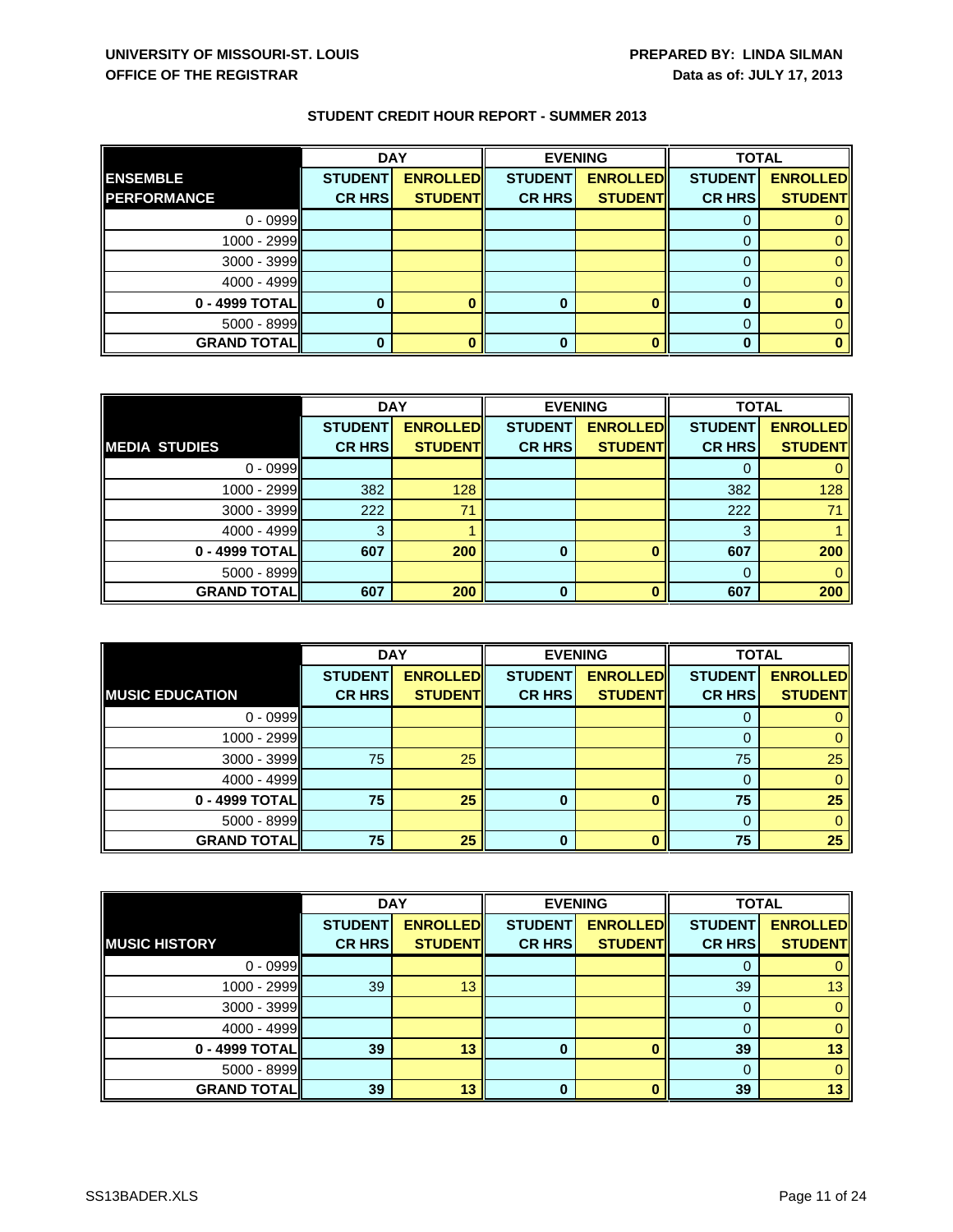|                      | <b>DAY</b>     |                 | <b>EVENING</b> |                 |                | <b>TOTAL</b>    |  |
|----------------------|----------------|-----------------|----------------|-----------------|----------------|-----------------|--|
|                      | <b>STUDENT</b> | <b>ENROLLED</b> | <b>STUDENT</b> | <b>ENROLLED</b> | <b>STUDENT</b> | <b>ENROLLED</b> |  |
| <b>PEDAGOGY</b>      | <b>CR HRS</b>  | <b>STUDENT</b>  | <b>CR HRS</b>  | <b>STUDENT</b>  | <b>CR HRS</b>  | <b>STUDENT</b>  |  |
| $0 - 0999$           |                |                 |                |                 |                |                 |  |
| 1000 - 2999          |                |                 |                |                 |                |                 |  |
| 3000 - 3999          |                |                 |                |                 |                |                 |  |
| $4000 - 4999$        |                |                 |                |                 |                |                 |  |
| 0 - 4999 TOTAL       |                |                 | 0              |                 | 0              |                 |  |
| $5000 - 8999$        |                |                 |                |                 |                |                 |  |
| <b>GRAND TOTAL  </b> | 0              |                 | 0              |                 | $\bf{0}$       |                 |  |

|                    | <b>DAY</b>     |                 |                | <b>EVENING</b>  | <b>TOTAL</b>   |                 |
|--------------------|----------------|-----------------|----------------|-----------------|----------------|-----------------|
|                    | <b>STUDENT</b> | <b>ENROLLED</b> | <b>STUDENT</b> | <b>ENROLLED</b> | <b>STUDENT</b> | <b>ENROLLED</b> |
| <b>PRACTICUM</b>   | <b>CR HRS</b>  | <b>STUDENT</b>  | <b>CR HRS</b>  | <b>STUDENT</b>  | <b>CR HRS</b>  | <b>STUDENT</b>  |
| $0 - 0999$         |                |                 |                |                 |                |                 |
| $1000 - 2999$      |                |                 |                |                 |                |                 |
| $3000 - 3999$      |                |                 |                |                 |                |                 |
| $4000 - 4999$      | ົ              |                 |                |                 | 3              |                 |
| 0 - 4999 TOTAL     |                |                 | 0              |                 | 3              |                 |
| $5000 - 8999$      | 9              |                 |                |                 | 9              |                 |
| <b>GRAND TOTAL</b> | 12             |                 | ŋ              |                 | 12             |                 |

|                      | <b>DAY</b>     |                 | <b>EVENING</b> |                 | <b>TOTAL</b>   |                 |
|----------------------|----------------|-----------------|----------------|-----------------|----------------|-----------------|
|                      | <b>STUDENT</b> | <b>ENROLLED</b> | <b>STUDENT</b> | <b>ENROLLED</b> | <b>STUDENT</b> | <b>ENROLLED</b> |
| <b>STUDIO ART</b>    | <b>CR HRS</b>  | <b>STUDENT</b>  | <b>CR HRS</b>  | <b>STUDENT</b>  | <b>CR HRS</b>  | <b>STUDENT</b>  |
| $0 - 0999$           |                |                 |                |                 |                |                 |
| 1000 - 2999          |                |                 |                |                 |                |                 |
| 3000 - 3999          | 6              |                 |                |                 | 6              |                 |
| $4000 - 4999$        |                |                 |                |                 |                |                 |
| 0 - 4999 TOTAL       | 6              |                 | O              |                 | 6              |                 |
| 5000 - 8999          |                |                 |                |                 | 0              |                 |
| <b>GRAND TOTAL  </b> | 6              |                 | n              |                 | 6              |                 |

|                    | <b>DAY</b>     |                 | <b>EVENING</b> |                 | <b>TOTAL</b>   |                 |
|--------------------|----------------|-----------------|----------------|-----------------|----------------|-----------------|
|                    | <b>STUDENT</b> | <b>ENROLLED</b> | <b>STUDENT</b> | <b>ENROLLED</b> | <b>STUDENT</b> | <b>ENROLLED</b> |
| <b>THEATRE</b>     | <b>CR HRS</b>  | <b>STUDENT</b>  | <b>CR HRS</b>  | <b>STUDENT</b>  | <b>CR HRS</b>  | <b>STUDENT</b>  |
| $0 - 0999$         |                |                 |                |                 | O              |                 |
| 1000 - 2999        |                |                 |                |                 |                |                 |
| 3000 - 3999        |                |                 |                |                 |                |                 |
| 4000 - 4999        |                |                 |                |                 |                |                 |
| 0 - 4999 TOTAL     | n              |                 | 0              |                 | O              |                 |
| 5000 - 8999        |                |                 |                |                 |                |                 |
| <b>GRAND TOTAL</b> | O              |                 | 0              |                 |                |                 |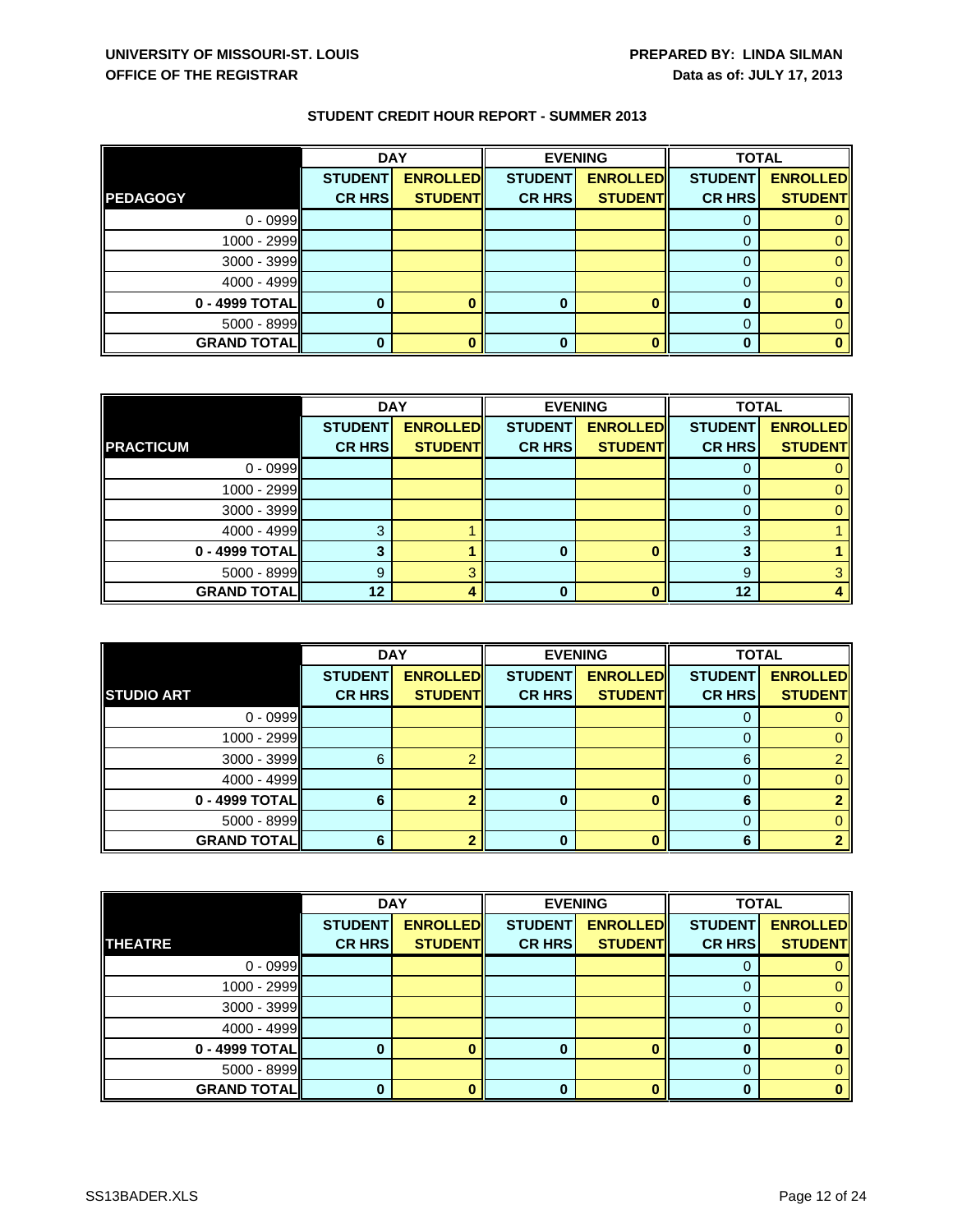|                          | <b>DAY</b>     |                 |                | <b>EVENING</b>  | <b>TOTAL</b>   |                 |
|--------------------------|----------------|-----------------|----------------|-----------------|----------------|-----------------|
|                          | <b>STUDENT</b> | <b>ENROLLED</b> | <b>STUDENT</b> | <b>ENROLLED</b> | <b>STUDENT</b> | <b>ENROLLED</b> |
| <b>THEATRE AND DANCE</b> | <b>CR HRS</b>  | <b>STUDENT</b>  | <b>CR HRSI</b> | <b>STUDENT</b>  | <b>CR HRS</b>  | <b>STUDENT</b>  |
| $0 - 0999$               |                |                 |                |                 |                |                 |
| $1000 - 2999$            | 171            | 57              |                |                 | 171            | 57              |
| 3000 - 3999              |                |                 |                |                 |                |                 |
| $4000 - 4999$            |                |                 |                |                 |                |                 |
| $0 - 4999$ TOTAL         | 171            | 57              |                |                 | 171            | 57              |
| $5000 - 8999$            |                |                 |                |                 |                |                 |
| <b>GRAND TOTAL</b>       | 171            | 57              | 0              |                 | 171            | 57              |

|                                 | <b>DAY</b>     |                 | <b>EVENING</b> |                 | <b>TOTAL</b>   |                 |
|---------------------------------|----------------|-----------------|----------------|-----------------|----------------|-----------------|
|                                 | <b>STUDENT</b> | <b>ENROLLED</b> | <b>STUDENT</b> | <b>ENROLLED</b> | <b>STUDENT</b> | <b>ENROLLED</b> |
| <b>THEORY &amp; COMPOSITION</b> | <b>CR HRS</b>  | <b>STUDENT</b>  | <b>CR HRS</b>  | <b>STUDENT</b>  | <b>CR HRS</b>  | <b>STUDENT</b>  |
| $0 - 0999$                      |                |                 |                |                 |                |                 |
| $1000 - 2999$                   |                |                 |                |                 |                | 0               |
| $3000 - 3999$                   |                |                 |                |                 |                | 0.              |
| $4000 - 4999$                   |                |                 |                |                 |                | 0               |
| $0 - 4999$ TOTAL                |                |                 | 0              |                 | O              |                 |
| $5000 - 8999$                   |                |                 |                |                 |                | 0               |
| <b>GRAND TOTALI</b>             |                |                 | O              |                 | O              |                 |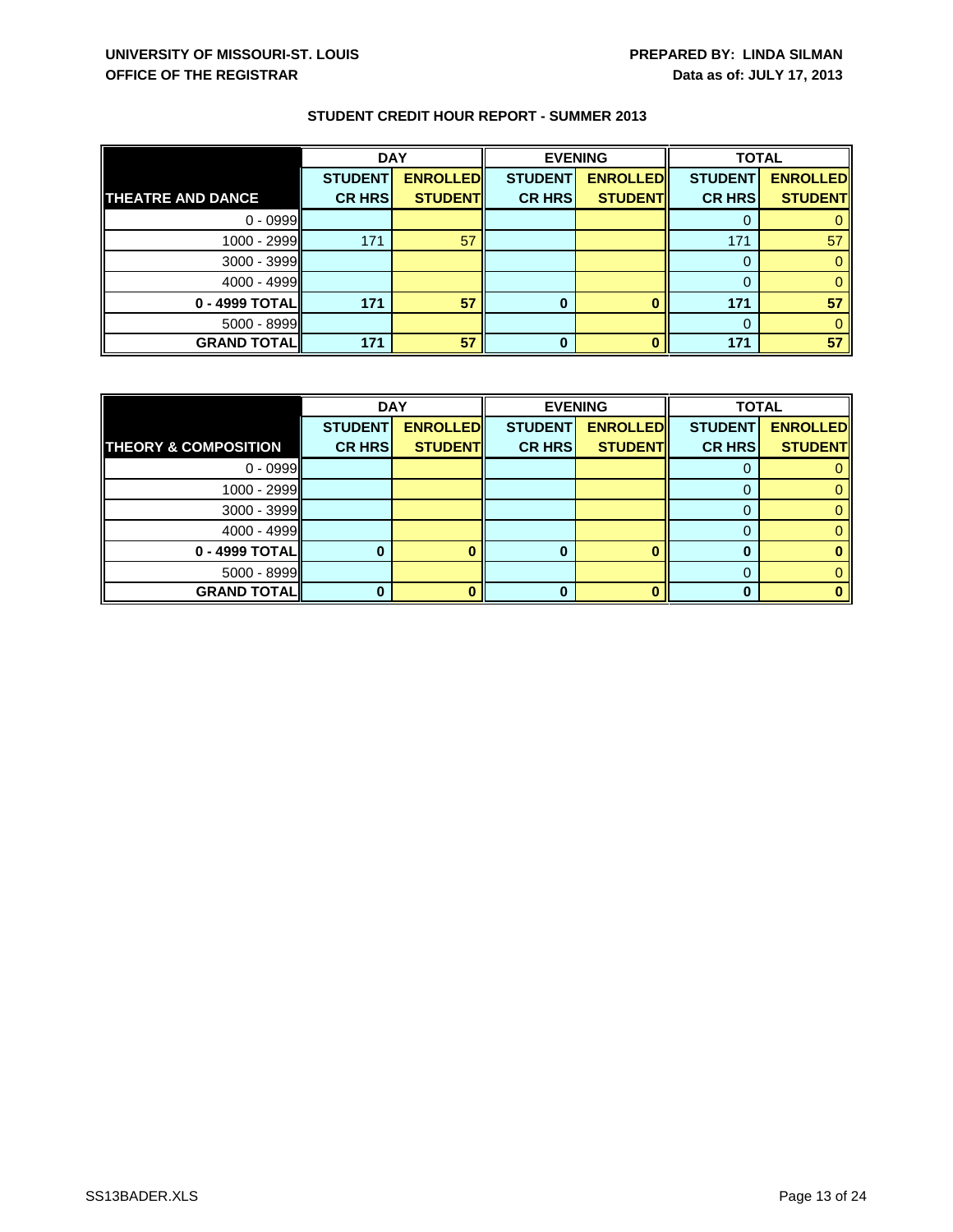|                      | <b>DAY</b>     |                 | <b>EVENING</b> |                 | <b>TOTAL</b>   |                 |
|----------------------|----------------|-----------------|----------------|-----------------|----------------|-----------------|
|                      | <b>STUDENT</b> | <b>ENROLLED</b> | <b>STUDENT</b> | <b>ENROLLED</b> | <b>STUDENT</b> | <b>ENROLLED</b> |
| <b>ACCOUNTING</b>    | <b>CR HRS</b>  | <b>STUDENT</b>  | <b>CR HRS</b>  | <b>STUDENT</b>  | <b>CR HRS</b>  | <b>STUDENT</b>  |
| $0 - 0999$           |                |                 |                |                 |                |                 |
| 1000 - 2999          | 144            | 48              | 93             | 31              | 237            | 79              |
| 3000 - 3999          | 4              |                 | 198            | 66              | 202            | 68              |
| 4000 - 4999          |                |                 |                |                 |                |                 |
| 0 - 4999 TOTAL       | 148            | 50              | 291            | 97              | 439            | 147             |
| 5000-8999            | 115            | 39              |                |                 | 115            | 39              |
| <b>GRAND TOTAL  </b> | 263            | 89              | 291            | 97              | 554            | 186             |

|                       | <b>DAY</b>     |                 | <b>EVENING</b> |                 | <b>TOTAL</b>   |                 |
|-----------------------|----------------|-----------------|----------------|-----------------|----------------|-----------------|
| <b>BUSINESS</b>       | <b>STUDENT</b> | <b>ENROLLED</b> | <b>STUDENT</b> | <b>ENROLLED</b> | <b>STUDENT</b> | <b>ENROLLED</b> |
| <b>ADMINISTRATION</b> | <b>CR HRS</b>  | <b>STUDENT</b>  | <b>CR HRS</b>  | <b>STUDENT</b>  | <b>CR HRS</b>  | <b>STUDENT</b>  |
| $0 - 0999$            |                |                 |                |                 |                |                 |
| $1000 - 2999$         | 162            | 54              |                |                 | 162            | 54              |
| $3000 - 3999$         | 3              |                 |                |                 | 3              |                 |
| $4000 - 4999$         |                |                 |                |                 |                |                 |
| 0 - 4999 TOTAL        | 165            | 55              | $\bf{0}$       |                 | 165            | 55              |
| 5000 - 8999           | 417            | 141             |                |                 | 417            | 141             |
| <b>GRAND TOTALI</b>   | 582            | 196             | $\bf{0}$       |                 | 582            | 196             |

|                      | <b>DAY</b>     |                 | <b>EVENING</b> |                 | <b>TOTAL</b>   |                 |
|----------------------|----------------|-----------------|----------------|-----------------|----------------|-----------------|
|                      | <b>STUDENT</b> | <b>ENROLLED</b> | <b>STUDENT</b> | <b>ENROLLED</b> | <b>STUDENT</b> | <b>ENROLLED</b> |
| <b>FINANCE</b>       | <b>CR HRS</b>  | <b>STUDENT</b>  | <b>CR HRS</b>  | <b>STUDENT</b>  | <b>CR HRS</b>  | <b>STUDENT</b>  |
| $0 - 0999$           |                |                 |                |                 | 0              |                 |
| 1000 - 2999          |                |                 |                |                 |                |                 |
| 3000 - 3999          | 154            | 52              | 168            | 56              | 322            | 108             |
| 4000 - 4999          |                |                 |                |                 |                | 0               |
| 0 - 4999 TOTAL       | 154            | 52              | 168            | 56              | 322            | 108             |
| 5000 - 8999          | 222            | 74              |                |                 | 222            | 74              |
| <b>GRAND TOTAL  </b> | 376            | 126             | 168            | 56              | 544            | 182             |

|                     | <b>DAY</b>     |                 | <b>EVENING</b> |                 | <b>TOTAL</b>   |                 |
|---------------------|----------------|-----------------|----------------|-----------------|----------------|-----------------|
| <b>INFORMATION</b>  | <b>STUDENT</b> | <b>ENROLLED</b> | <b>STUDENT</b> | <b>ENROLLED</b> | <b>STUDENT</b> | <b>ENROLLED</b> |
| <b>SYSTEMS</b>      | <b>CR HRS</b>  | <b>STUDENT</b>  | <b>CR HRS</b>  | <b>STUDENTI</b> | <b>CR HRS</b>  | <b>STUDENT</b>  |
| $0 - 0999$          |                |                 |                |                 | 0              | 0               |
| $1000 - 2999$       | 270            | 90              | 30             | 10              | 300            | 100             |
| $3000 - 3999$       | 15             | 5               | 183            | 61              | 198            | 66              |
| $4000 - 4999$       |                |                 |                |                 | 0              | $\mathbf{0}$    |
| 0 - 4999 TOTALI     | 285            | 95              | 213            | 71              | 498            | 166             |
| $5000 - 8999$       | 96             | 32              |                |                 | 96             | 32              |
| <b>GRAND TOTALI</b> | 381            | 127             | 213            | 71              | 594            | 198             |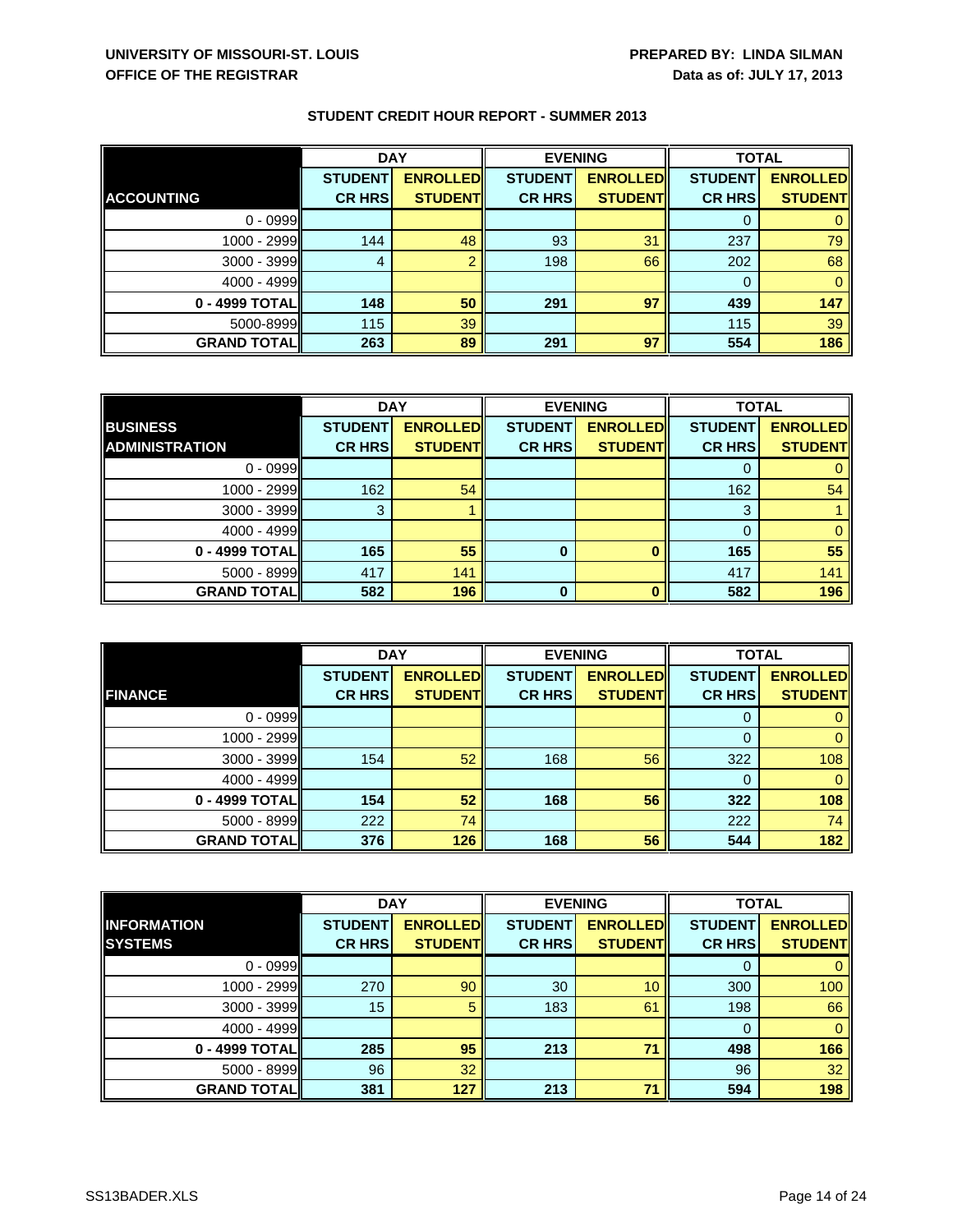|  |  |  | <b>STUDENT CREDIT HOUR REPORT - SUMMER 2013</b> |
|--|--|--|-------------------------------------------------|
|--|--|--|-------------------------------------------------|

| <b>LOGISTICS &amp;</b> | <b>DAY</b>     |                  | <b>EVENING</b> |                 | <b>TOTAL</b>   |                 |
|------------------------|----------------|------------------|----------------|-----------------|----------------|-----------------|
| <b>OPERATIONS</b>      | <b>STUDENT</b> | <b>ENROLLEDI</b> | <b>STUDENT</b> | <b>ENROLLED</b> | <b>STUDENT</b> | <b>ENROLLED</b> |
| <b>IMANAGEMENT</b>     | <b>CR HRS</b>  | <b>STUDENTI</b>  | <b>CR HRSI</b> | <b>STUDENTI</b> | <b>CR HRSI</b> | <b>STUDENT</b>  |
| $0 - 0999$             |                |                  |                |                 |                |                 |
| $1000 - 2999$          |                |                  |                |                 |                |                 |
| $3000 - 3999$          | 252            | 84               | 216            | 72              | 468            | 156             |
| $4000 - 4999$          |                |                  |                |                 |                |                 |
| 0 - 4999 TOTALI        | 252            | 84               | 216            | 72              | 468            | 156             |
| $5000 - 8999$          | 114            | 41               |                |                 | 114            | 41              |
| <b>GRAND TOTAL</b>     | 366            | 125              | 216            | 72              | 582            | 197             |

|                     | <b>DAY</b>     |                 | <b>EVENING</b> |                 | <b>TOTAL</b>   |                 |
|---------------------|----------------|-----------------|----------------|-----------------|----------------|-----------------|
|                     | <b>STUDENT</b> | <b>ENROLLED</b> | <b>STUDENT</b> | <b>ENROLLED</b> | <b>STUDENT</b> | <b>ENROLLED</b> |
| <b>MANAGEMENT</b>   | <b>CR HRS</b>  | <b>STUDENT</b>  | <b>CR HRS</b>  | <b>STUDENT</b>  | <b>CR HRS</b>  | <b>STUDENT</b>  |
| $0 - 0999$          |                |                 |                |                 |                |                 |
| $1000 - 2999$       |                |                 |                |                 | 0              |                 |
| $3000 - 3999$       | 156            | 52              | 123            | 41              | 279            | 93              |
| 4000 - 4999         | 222            | 74              | 66             | 22              | 288            | 96              |
| 0 - 4999 TOTAL      | 378            | 126             | 189            | 63              | 567            | 189             |
| 5000 - 8999         | 3              |                 |                |                 | 3              |                 |
| <b>GRAND TOTALI</b> | 381            | 127             | 189            | 63              | 570            | 190             |

|                      | <b>DAY</b><br><b>EVENING</b> |                 |                | <b>TOTAL</b>    |                |                 |
|----------------------|------------------------------|-----------------|----------------|-----------------|----------------|-----------------|
| <b>INTERNATIONAL</b> | <b>STUDENT</b>               | <b>ENROLLED</b> | <b>STUDENT</b> | <b>ENROLLED</b> | <b>STUDENT</b> | <b>ENROLLED</b> |
| <b>BUSINESS</b>      | <b>CR HRS</b>                | <b>STUDENT</b>  | <b>CR HRS</b>  | <b>STUDENT</b>  | <b>CR HRS</b>  | <b>STUDENT</b>  |
| $0 - 0999$           |                              |                 |                |                 | υ              |                 |
| 1000 - 2999          |                              |                 |                |                 |                |                 |
| 3000 - 3999          |                              |                 | 36             | 12              | 36             | 12              |
| 4000 - 4999          |                              |                 |                |                 |                |                 |
| 0 - 4999 TOTAL       |                              |                 | 36             | 12              | 36             | 12              |
| 5000 - 8999          | 30                           | 10              |                |                 | 30             | 10 <sup>1</sup> |
| <b>GRAND TOTAL</b>   | 30                           | 10              | 36             | 12              | 66             | 22              |

|                     | <b>DAY</b>     |                 | <b>EVENING</b> |                 | <b>TOTAL</b>   |                 |
|---------------------|----------------|-----------------|----------------|-----------------|----------------|-----------------|
|                     | <b>STUDENT</b> | <b>ENROLLED</b> | <b>STUDENT</b> | <b>ENROLLED</b> | <b>STUDENT</b> | <b>ENROLLED</b> |
| <b>MARKETING</b>    | <b>CR HRS</b>  | <b>STUDENT</b>  | <b>CR HRS</b>  | <b>STUDENT</b>  | <b>CR HRS</b>  | <b>STUDENT</b>  |
| $0 - 0999$          |                |                 |                |                 | 0              |                 |
| 1000 - 2999         |                |                 |                |                 | $\Omega$       | 0               |
| 3000 - 3999         | 163            | 55              | 123            | 41              | 286            | 96              |
| $4000 - 4999$       |                |                 |                |                 |                | 0               |
| 0 - 4999 TOTAL      | 163            | 55              | 123            | 41              | 286            | 96              |
| 5000 - 8999         | 108            | 36              |                |                 | 108            | 36              |
| <b>GRAND TOTALI</b> | 271            | 91              | 123            | 41              | 394            | 132             |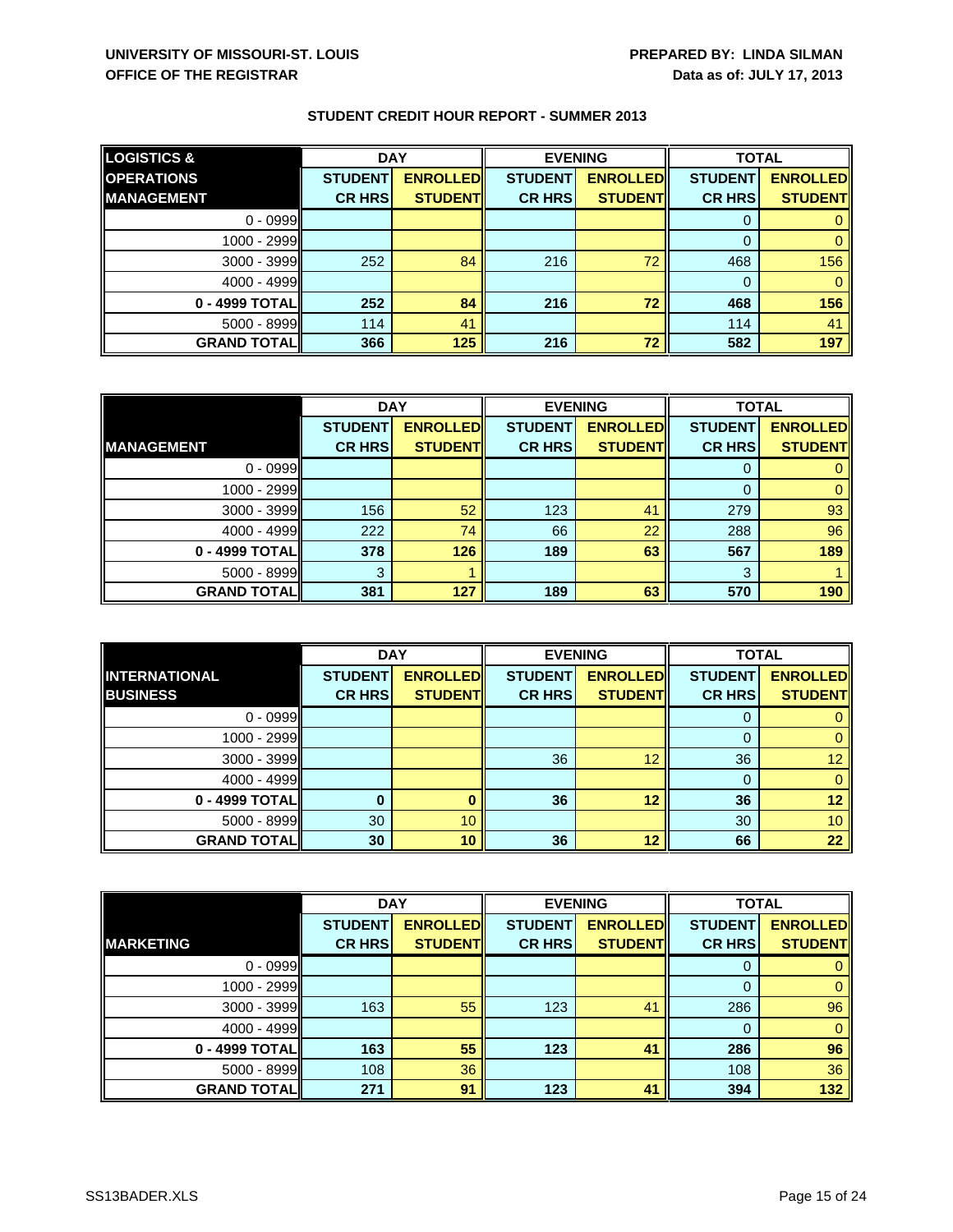|                    | <b>DAY</b>     |                 | <b>EVENING</b> |                 | <b>TOTAL</b>   |                 |
|--------------------|----------------|-----------------|----------------|-----------------|----------------|-----------------|
| <b>ADULT</b>       | <b>STUDENT</b> | <b>ENROLLED</b> | <b>STUDENT</b> | <b>ENROLLED</b> | <b>STUDENT</b> | <b>ENROLLED</b> |
| <b>EDUCATION</b>   | <b>CR HRS</b>  | <b>STUDENT</b>  | <b>CR HRS</b>  | <b>STUDENT</b>  | <b>CR HRS</b>  | <b>STUDENT</b>  |
| $0 - 0999$         |                |                 |                |                 |                |                 |
| 1000 - 2999        |                |                 |                |                 |                |                 |
| 3000 - 3999        |                |                 |                |                 |                |                 |
| $4000 - 4999$      |                |                 |                |                 |                |                 |
| 0 - 4999 TOTAL     |                |                 | 0              |                 |                |                 |
| $5000 - 8999$      | 23             |                 |                |                 | 23             |                 |
| <b>GRAND TOTAL</b> | 23             |                 |                |                 | 23             | 8               |

|                     | <b>DAY</b>     |                 | <b>EVENING</b> |                 | <b>TOTAL</b>   |                 |
|---------------------|----------------|-----------------|----------------|-----------------|----------------|-----------------|
| <b>COUNSELOR</b>    | <b>STUDENT</b> | <b>ENROLLED</b> | <b>STUDENT</b> | <b>ENROLLED</b> | <b>STUDENT</b> | <b>ENROLLED</b> |
| <b>EDUCATION</b>    | <b>CR HRS</b>  | <b>STUDENT</b>  | <b>CR HRS</b>  | <b>STUDENT</b>  | <b>CR HRS</b>  | <b>STUDENT</b>  |
| $0 - 0999$          |                |                 |                |                 |                |                 |
| $1000 - 2999$       |                |                 |                |                 |                |                 |
| $3000 - 3999$       |                |                 | 6              |                 | 6              |                 |
| $4000 - 4999$       |                |                 |                |                 |                |                 |
| 0 - 4999 TOTAL      |                |                 | 6              |                 | 6              |                 |
| 5000 - 8999         | 479            | 162             |                |                 | 479            | 162             |
| <b>GRAND TOTALI</b> | 479            | 162             | 6              |                 | 485            | 164             |

|                        | <b>DAY</b>     |                 | <b>EVENING</b> |                 | <b>TOTAL</b>   |                 |
|------------------------|----------------|-----------------|----------------|-----------------|----------------|-----------------|
| <b>EARLY CHILDHOOD</b> | <b>STUDENT</b> | <b>ENROLLED</b> | <b>STUDENT</b> | <b>ENROLLED</b> | <b>STUDENT</b> | <b>ENROLLED</b> |
| <b>EDUCATION</b>       | <b>CR HRS</b>  | <b>STUDENT</b>  | <b>CR HRS</b>  | <b>STUDENT</b>  | <b>CR HRS</b>  | <b>STUDENT</b>  |
| $0 - 0999$             |                |                 |                |                 |                |                 |
| 1000 - 2999            |                |                 |                |                 |                |                 |
| 3000 - 3999            | 45             | 30              | 42             | 14              | 87             | 44              |
| 4000 - 4999            | 3              |                 |                |                 | 3              |                 |
| 0 - 4999 TOTAL         | 48             | 31              | 42             | 14              | 90             | 45              |
| 5000 - 8999            |                |                 |                |                 | 0              |                 |
| <b>GRAND TOTAL</b>     | 48             | 31              | 42             | 14              | 90             | 45              |

|                    | <b>DAY</b>     |                 | <b>EVENING</b> |                 | <b>TOTAL</b>   |                 |
|--------------------|----------------|-----------------|----------------|-----------------|----------------|-----------------|
|                    | <b>STUDENT</b> | <b>ENROLLED</b> | <b>STUDENT</b> | <b>ENROLLED</b> | <b>STUDENT</b> | <b>ENROLLED</b> |
| <b>EDUCATION</b>   | <b>CR HRS</b>  | <b>STUDENT</b>  | <b>CR HRS</b>  | <b>STUDENT</b>  | <b>CR HRS</b>  | <b>STUDENT</b>  |
| $0 - 0999$         |                |                 |                |                 | 0              | 0               |
| 1000 - 2999        | 33             | 10              |                |                 | 33             | 10 <sup>°</sup> |
| 3000 - 3999        |                |                 |                |                 | $\Omega$       | $\Omega$        |
| 4000 - 4999        |                |                 |                |                 | 0              | $\mathbf{0}$    |
| 0 - 4999 TOTAL     | 33             | 10              | 0              |                 | 33             | 10 <sup>°</sup> |
| 5000 - 8999        | 172            | 69              |                |                 | 172            | 69              |
| <b>GRAND TOTAL</b> | 205            | 79              | 0              |                 | 205            | 79              |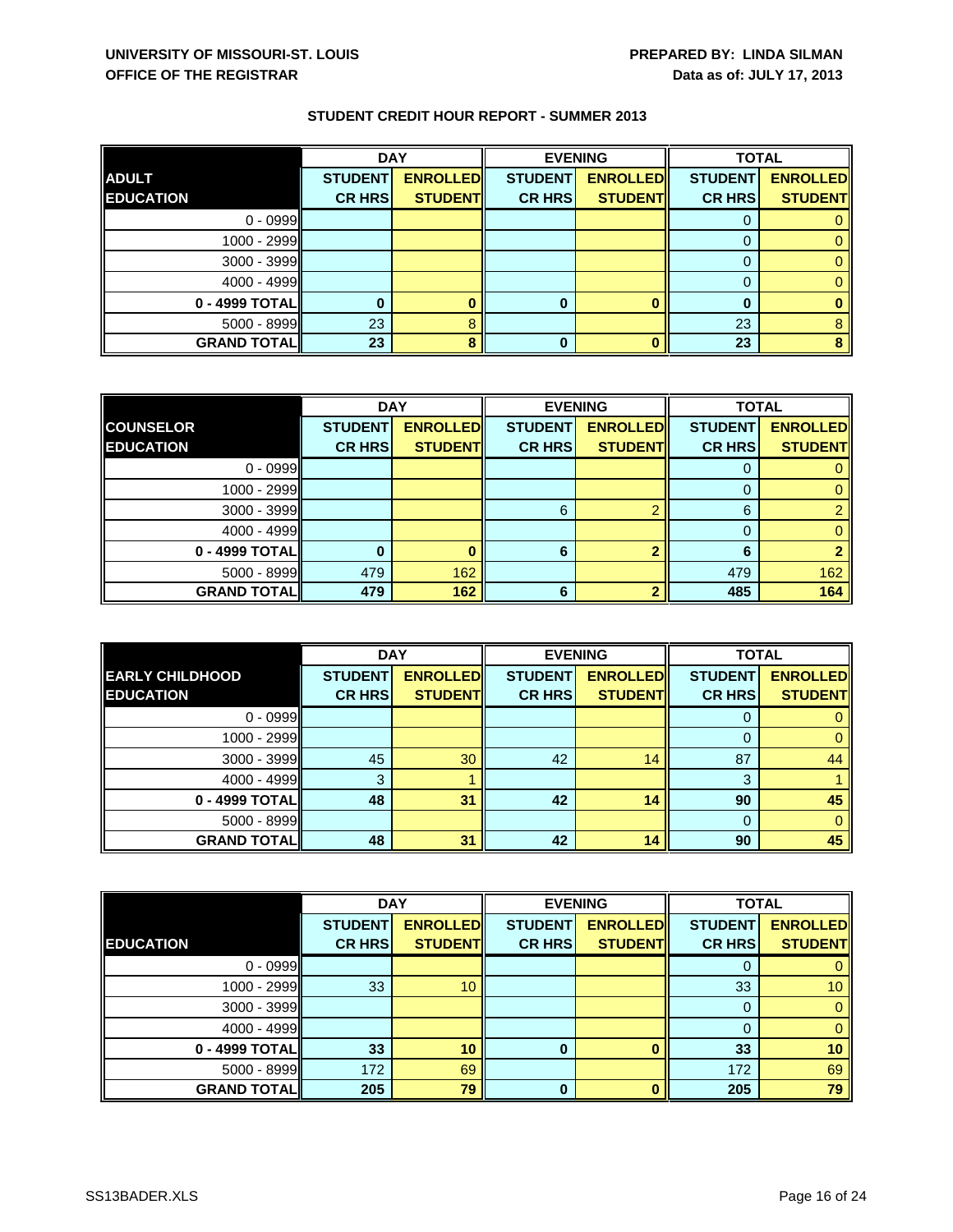|                       | <b>DAY</b>     |                 |                | <b>EVENING</b>  | <b>TOTAL</b>   |                 |
|-----------------------|----------------|-----------------|----------------|-----------------|----------------|-----------------|
| EDUCATIONAL           | <b>STUDENT</b> | <b>ENROLLED</b> | <b>STUDENT</b> | <b>ENROLLED</b> | <b>STUDENT</b> | <b>ENROLLED</b> |
| <b>ADMINISTRATION</b> | <b>CR HRS</b>  | <b>STUDENT</b>  | <b>CR HRSI</b> | <b>STUDENT</b>  | <b>CR HRS</b>  | <b>STUDENT</b>  |
| $0 - 0999$            |                |                 |                |                 |                |                 |
| $1000 - 2999$         |                |                 |                |                 |                |                 |
| $3000 - 3999$         |                |                 |                |                 |                |                 |
| $4000 - 4999$         |                |                 |                |                 |                |                 |
| 0 - 4999 TOTAL        |                |                 | 0              |                 |                |                 |
| $5000 - 8999$         | 240            | 80              |                |                 | 240            | 80              |
| <b>GRAND TOTAL</b>    | 240            | 80              | 0              |                 | 240            | 80              |

|                     | <b>DAY</b>     |                 | <b>EVENING</b> |                 | <b>TOTAL</b>   |                 |
|---------------------|----------------|-----------------|----------------|-----------------|----------------|-----------------|
| <b>EDUCATIONAL</b>  | <b>STUDENT</b> | <b>ENROLLED</b> | <b>STUDENT</b> | <b>ENROLLED</b> | <b>STUDENT</b> | <b>ENROLLED</b> |
| <b>FOUNDATIONS</b>  | <b>CR HRS</b>  | <b>STUDENT</b>  | <b>CR HRS</b>  | <b>STUDENT</b>  | <b>CR HRS</b>  | <b>STUDENT</b>  |
| $0 - 0999$          |                |                 |                |                 |                |                 |
| $1000 - 2999$       |                |                 |                |                 |                |                 |
| $3000 - 3999$       |                |                 |                |                 |                |                 |
| $4000 - 4999$       |                |                 |                |                 |                |                 |
| 0 - 4999 TOTAL      |                |                 | 0              |                 |                |                 |
| 5000 - 8999         |                |                 |                |                 |                |                 |
| <b>GRAND TOTALI</b> |                |                 | O              |                 | n              |                 |

|                    | <b>DAY</b>     |                 | <b>EVENING</b> |                 | <b>TOTAL</b>   |                 |
|--------------------|----------------|-----------------|----------------|-----------------|----------------|-----------------|
| <b>EDUCATIONAL</b> | <b>STUDENT</b> | <b>ENROLLED</b> | <b>STUDENT</b> | <b>ENROLLED</b> | <b>STUDENT</b> | <b>ENROLLED</b> |
| <b>PSYCHOLOGY</b>  | <b>CR HRS</b>  | <b>STUDENT</b>  | <b>CR HRS</b>  | <b>STUDENT</b>  | <b>CR HRS</b>  | <b>STUDENT</b>  |
| $0 - 0999$         |                |                 |                |                 |                |                 |
| 1000 - 2999        | 24             |                 |                |                 | 24             | 8               |
| 3000 - 3999        | 27             | 9               | 27             | g               | 54             | 18              |
| 4000 - 4999        |                |                 |                |                 |                |                 |
| 0 - 4999 TOTAL     | 51             | 17              | 27             | q               | 78             | 26              |
| $5000 - 8999$      | 198            | 63              |                |                 | 198            | 63              |
| <b>GRAND TOTAL</b> | 249            | 80              | 27             | q               | 276            | 89              |

|                     | <b>DAY</b>     |                 | <b>EVENING</b> |                 | <b>TOTAL</b>   |                 |
|---------------------|----------------|-----------------|----------------|-----------------|----------------|-----------------|
| <b>EDUCATIONAL</b>  | <b>STUDENT</b> | <b>ENROLLED</b> | <b>STUDENT</b> | <b>ENROLLED</b> | <b>STUDENT</b> | <b>ENROLLED</b> |
| <b>RESEARCH</b>     | <b>CR HRS</b>  | <b>STUDENT</b>  | <b>CR HRS</b>  | <b>STUDENT</b>  | <b>CR HRS</b>  | <b>STUDENT</b>  |
| $0 - 0999$          |                |                 |                |                 | O              |                 |
| 1000 - 2999         |                |                 |                |                 |                |                 |
| 3000 - 3999         |                |                 |                |                 |                |                 |
| $4000 - 4999$       |                |                 |                |                 |                |                 |
| 0 - 4999 TOTAL      | n              |                 | 0              |                 | ŋ              |                 |
| 5000 - 8999         | 162            | 54              |                |                 | 162            | 54              |
| <b>GRAND TOTALI</b> | 162            | 54              | $\bf{0}$       |                 | 162            | 54              |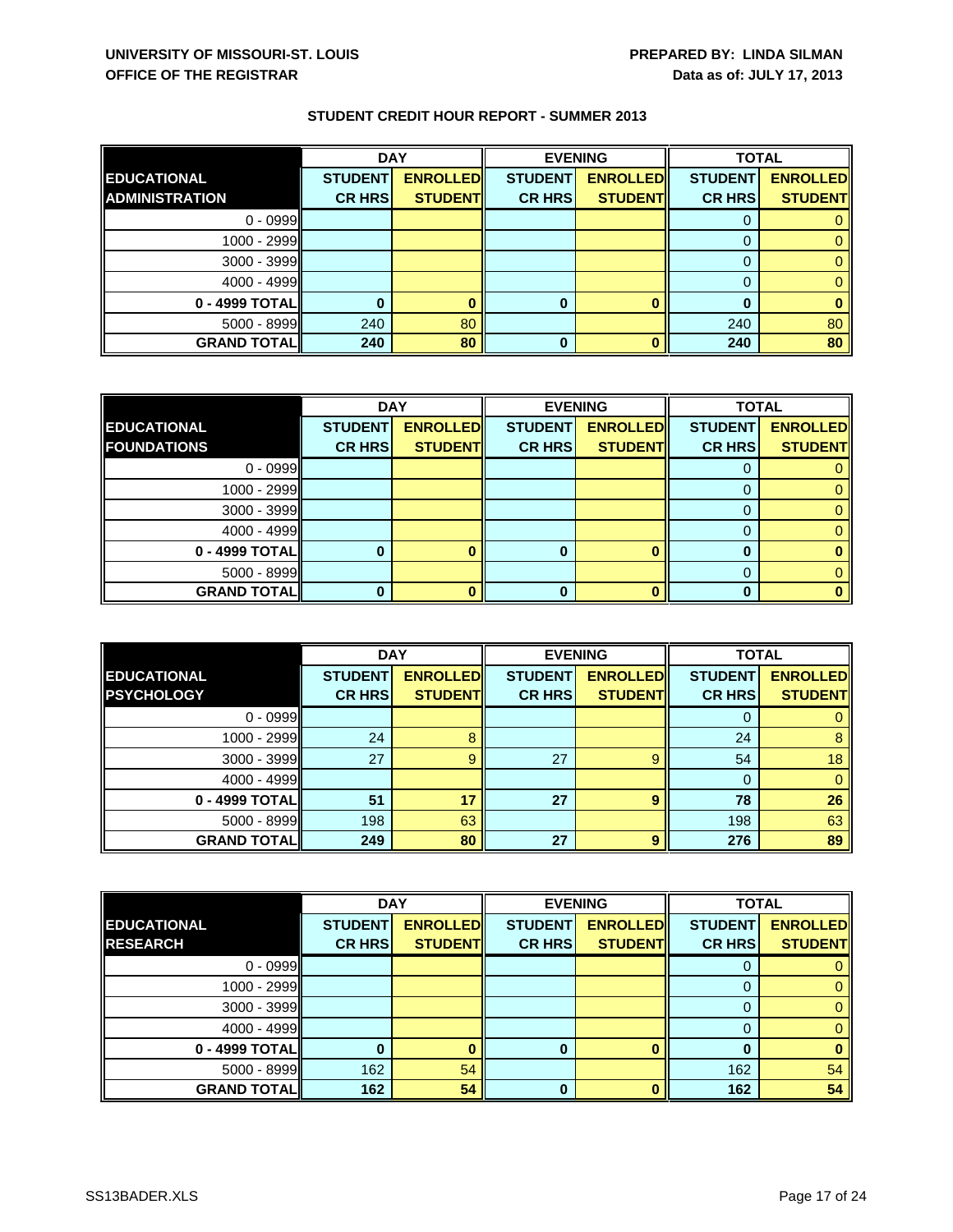|                    | <b>DAY</b>     |                 | <b>EVENING</b> |                 |                | <b>TOTAL</b>    |  |
|--------------------|----------------|-----------------|----------------|-----------------|----------------|-----------------|--|
| <b>EDUCATIONAL</b> | <b>STUDENT</b> | <b>ENROLLED</b> | <b>STUDENT</b> | <b>ENROLLED</b> | <b>STUDENT</b> | <b>ENROLLED</b> |  |
| <b>ITECHNOLOGY</b> | <b>CR HRS</b>  | <b>STUDENT</b>  | <b>CR HRS</b>  | <b>STUDENT</b>  | <b>CR HRS</b>  | <b>STUDENT</b>  |  |
| $0 - 0999$         |                |                 |                |                 |                |                 |  |
| 1000 - 2999        |                |                 |                |                 |                |                 |  |
| 3000 - 3999        |                |                 |                |                 |                |                 |  |
| $4000 - 4999$      |                |                 |                |                 |                |                 |  |
| 0 - 4999 TOTAL     |                |                 | 0              |                 |                |                 |  |
| $5000 - 8999$      |                |                 |                |                 |                |                 |  |
| <b>GRAND TOTAL</b> |                |                 |                |                 |                |                 |  |

|                    | <b>DAY</b>     |                 | <b>EVENING</b> |                 | <b>TOTAL</b>   |                 |
|--------------------|----------------|-----------------|----------------|-----------------|----------------|-----------------|
| <b>ELEMENTARY</b>  | <b>STUDENT</b> | <b>ENROLLED</b> | <b>STUDENT</b> | <b>ENROLLED</b> | <b>STUDENT</b> | <b>ENROLLED</b> |
| <b>EDUCATION</b>   | <b>CR HRS</b>  | <b>STUDENT</b>  | <b>CR HRS</b>  | <b>STUDENT</b>  | <b>CR HRS</b>  | <b>STUDENT</b>  |
| $0 - 0999$         |                |                 |                |                 |                |                 |
| $1000 - 2999$      |                |                 |                |                 | $\Omega$       |                 |
| $3000 - 3999$      |                |                 | 51             |                 | 51             | 17              |
| $4000 - 4999$      | 147            | 49              | 9              | о               | 156            | 52              |
| 0 - 4999 TOTAL     | 147            | 49              | 60             | 20              | 207            | 69              |
| $5000 - 8999$      | 138            | 46              |                |                 | 138            | 46              |
| <b>GRAND TOTAL</b> | 285            | 95              | 60             | 20              | 345            | 115             |

|                             | <b>DAY</b>     |                 | <b>EVENING</b> |                 | <b>TOTAL</b>   |                 |
|-----------------------------|----------------|-----------------|----------------|-----------------|----------------|-----------------|
|                             | <b>STUDENT</b> | <b>ENROLLED</b> | <b>STUDENT</b> | <b>ENROLLED</b> | <b>STUDENT</b> | <b>ENROLLED</b> |
| <b>HEALTH &amp; PHYS ED</b> | <b>CR HRS</b>  | <b>STUDENT</b>  | <b>CR HRS</b>  | <b>STUDENT</b>  | <b>CR HRS</b>  | <b>STUDENT</b>  |
| $0 - 0999$                  |                |                 |                |                 |                |                 |
| 1000 - 2999                 |                |                 |                |                 |                |                 |
| 3000 - 3999                 |                |                 |                |                 | 0              |                 |
| $4000 - 4999$               |                |                 |                |                 |                |                 |
| 0 - 4999 TOTAL              |                |                 | 0              |                 | O              |                 |
| 5000 - 8999                 |                |                 |                |                 |                |                 |
| <b>GRAND TOTAL  </b>        |                |                 | n              |                 | ŋ              |                 |

|                         | <b>DAY</b>     |                 |                | <b>EVENING</b>  | <b>TOTAL</b>   |                 |
|-------------------------|----------------|-----------------|----------------|-----------------|----------------|-----------------|
|                         | <b>STUDENT</b> | <b>ENROLLED</b> | <b>STUDENT</b> | <b>ENROLLED</b> | <b>STUDENT</b> | <b>ENROLLED</b> |
| <b>HIGHER EDUCATION</b> | <b>CR HRS</b>  | <b>STUDENT</b>  | <b>CR HRS</b>  | <b>STUDENT</b>  | <b>CR HRS</b>  | <b>STUDENT</b>  |
| $0 - 0999$              |                |                 |                |                 | $\Omega$       | 0               |
| $1000 - 2999$           |                |                 |                |                 |                |                 |
| $3000 - 3999$           |                |                 |                |                 |                | $\Omega$        |
| $4000 - 4999$           |                |                 |                |                 |                | 0               |
| 0 - 4999 TOTAL          |                |                 |                |                 |                |                 |
| $5000 - 8999$           | 186            | 62              |                |                 | 186            | 62              |
| <b>GRAND TOTAL</b>      | 186            | 62              | 0              |                 | 186            | 62              |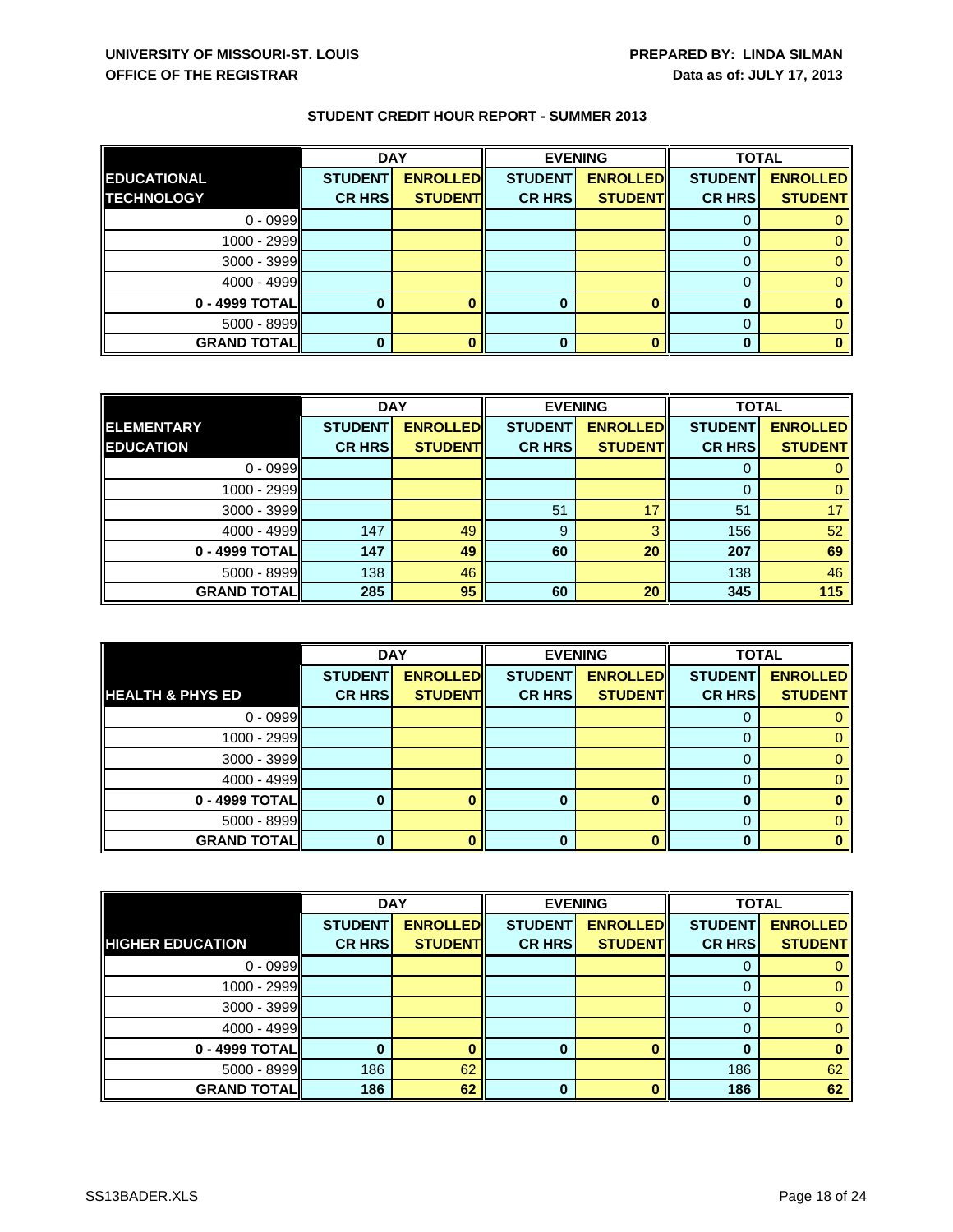|                         | <b>DAY</b>     |                 | <b>EVENING</b> |                 | <b>TOTAL</b>   |                 |
|-------------------------|----------------|-----------------|----------------|-----------------|----------------|-----------------|
|                         | <b>STUDENT</b> | <b>ENROLLED</b> | <b>STUDENT</b> | <b>ENROLLED</b> | <b>STUDENT</b> | <b>ENROLLED</b> |
| <b>MIDDLE EDUCATION</b> | <b>CR HRS</b>  | <b>STUDENT</b>  | <b>CR HRS</b>  | <b>STUDENT</b>  | <b>CR HRS</b>  | <b>STUDENT</b>  |
| $0 - 0999$              |                |                 |                |                 |                |                 |
| 1000 - 2999             |                |                 |                |                 |                |                 |
| $3000 - 3999$           |                |                 |                |                 |                |                 |
| $4000 - 4999$           |                |                 |                |                 |                |                 |
| $0 - 4999$ TOTAL        |                |                 |                |                 |                |                 |
| $5000 - 8999$           |                |                 |                |                 |                |                 |
| <b>GRAND TOTAL</b>      |                |                 |                |                 |                |                 |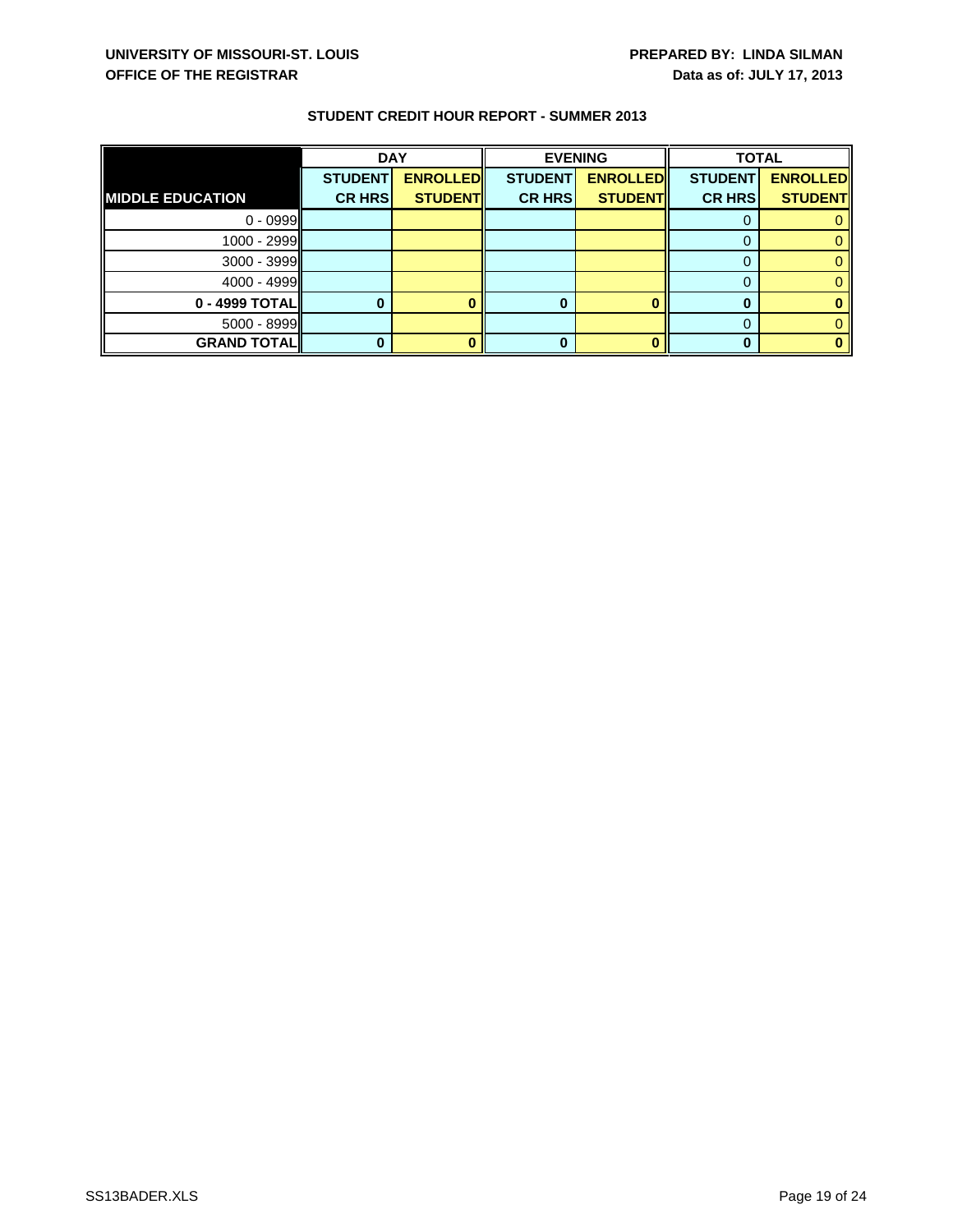|                      | <b>DAY</b>     |                 | <b>EVENING</b> |                 |                | <b>TOTAL</b>    |  |
|----------------------|----------------|-----------------|----------------|-----------------|----------------|-----------------|--|
| <b>PHYSICAL</b>      | <b>STUDENT</b> | <b>ENROLLED</b> | <b>STUDENT</b> | <b>ENROLLED</b> | <b>STUDENT</b> | <b>ENROLLED</b> |  |
| <b>EDUCATION</b>     | <b>CR HRS</b>  | <b>STUDENT</b>  | <b>CR HRS</b>  | <b>STUDENT</b>  | <b>CR HRS</b>  | <b>STUDENT</b>  |  |
| $0 - 0999$           |                |                 |                |                 | Ü              |                 |  |
| 1000 - 2999          |                |                 |                |                 |                |                 |  |
| 3000 - 3999          | 90             | 27              |                |                 | 90             | 27              |  |
| $4000 - 4999$        |                |                 |                |                 |                |                 |  |
| $0 - 4999$ TOTAL     | 90             | 27              | 0              |                 | 90             | 27              |  |
| $5000 - 8999$        |                |                 |                |                 | $\Omega$       |                 |  |
| <b>GRAND TOTAL  </b> | 90             | 27              | 0              |                 | 90             | 27              |  |

|                    | <b>DAY</b>     |                 | <b>EVENING</b> |                 | <b>TOTAL</b>   |                 |
|--------------------|----------------|-----------------|----------------|-----------------|----------------|-----------------|
| <b>SECONDARY</b>   | <b>STUDENT</b> | <b>ENROLLED</b> | <b>STUDENT</b> | <b>ENROLLED</b> | <b>STUDENT</b> | <b>ENROLLED</b> |
| <b>EDUCATION</b>   | <b>CR HRS</b>  | <b>STUDENT</b>  | <b>CR HRS</b>  | <b>STUDENT</b>  | <b>CR HRSI</b> | <b>STUDENT</b>  |
| $0 - 0999$         |                |                 |                |                 |                |                 |
| $1000 - 2999$      |                |                 |                |                 |                |                 |
| $3000 - 3999$      |                |                 |                |                 |                |                 |
| $4000 - 4999$      | 18             | ี่ค             |                |                 | 18             | 6               |
| 0 - 4999 TOTAL     | 18             |                 | 0              |                 | 18             |                 |
| $5000 - 8999$      | 49             | 17              |                |                 | 49             | 17              |
| <b>GRAND TOTAL</b> | 67             | 23              | 0              |                 | 67             | 23              |

|                    | <b>DAY</b>     |                 | <b>EVENING</b> |                 | <b>TOTAL</b>   |                 |
|--------------------|----------------|-----------------|----------------|-----------------|----------------|-----------------|
| <b>SPECIAL</b>     | <b>STUDENT</b> | <b>ENROLLED</b> | <b>STUDENT</b> | <b>ENROLLED</b> | <b>STUDENT</b> | <b>ENROLLED</b> |
| <b>EDUCATION</b>   | <b>CR HRS</b>  | <b>STUDENT</b>  | <b>CR HRS</b>  | <b>STUDENT</b>  | <b>CR HRS</b>  | <b>STUDENT</b>  |
| $0 - 0999$         |                |                 |                |                 | υ              |                 |
| 1000 - 2999        |                |                 |                |                 |                |                 |
| 3000 - 3999        | 21             |                 |                |                 | 21             |                 |
| $4000 - 4999$      |                |                 |                |                 |                |                 |
| 0 - 4999 TOTAL     | 21             |                 | 0              |                 | 21             |                 |
| 5000 - 8999        | 209            | 70              |                |                 | 209            | 70              |
| <b>GRAND TOTAL</b> | 230            | 77              | O              |                 | 230            | 77              |

|                     | <b>DAY</b>     |                 | <b>EVENING</b> |                 | <b>TOTAL</b>   |                 |
|---------------------|----------------|-----------------|----------------|-----------------|----------------|-----------------|
| <b>TEACHER</b>      | <b>STUDENT</b> | <b>ENROLLED</b> | <b>STUDENT</b> | <b>ENROLLED</b> | <b>STUDENT</b> | <b>ENROLLED</b> |
| <b>EDUCATION</b>    | <b>CR HRS</b>  | <b>STUDENT</b>  | <b>CR HRS</b>  | <b>STUDENTI</b> | <b>CR HRS</b>  | <b>STUDENT</b>  |
| $0 - 0999$          |                |                 |                |                 | 0              | 0               |
| $1000 - 2999$       | 45             | 15              |                |                 | 45             | 15              |
| $3000 - 3999$       | 102            | 34              | 54             | 18              | 156            | 52              |
| $4000 - 4999$       |                |                 | 48             | 16              | 48             | 16              |
| 0 - 4999 TOTALI     | 147            | 49              | 102            | 34              | 249            | 83              |
| $5000 - 8999$       | 301            | 88              |                |                 | 301            | 88              |
| <b>GRAND TOTALI</b> | 448            | 137             | 102            | 34              | 550            | 171             |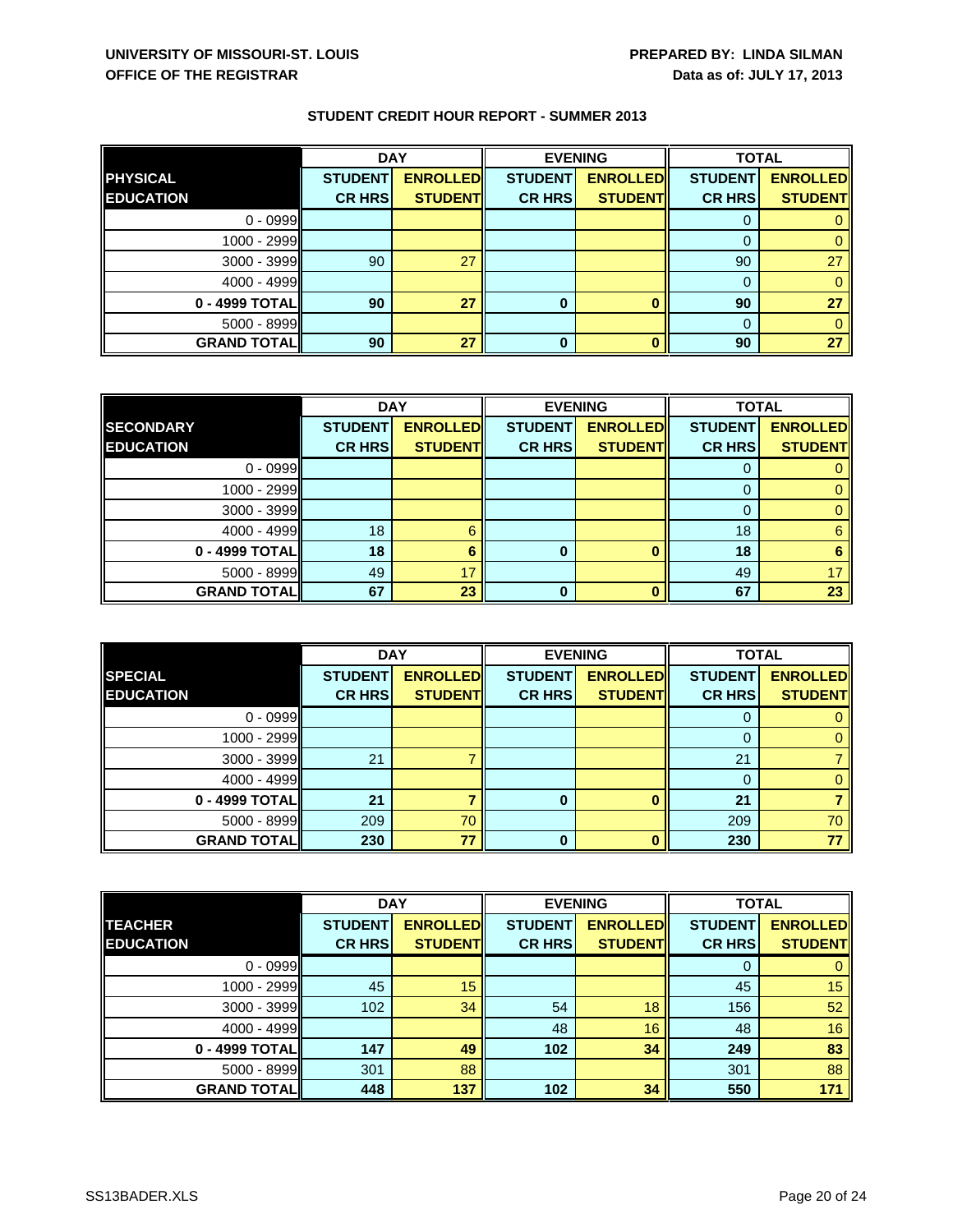|                           | <b>DAY</b>     |                 | <b>EVENING</b> |                 | <b>TOTAL</b>   |                 |
|---------------------------|----------------|-----------------|----------------|-----------------|----------------|-----------------|
| <b>TOTAL COLLEGE OF</b>   | <b>STUDENT</b> | <b>ENROLLED</b> | <b>STUDENT</b> | <b>ENROLLED</b> | <b>STUDENT</b> | <b>ENROLLED</b> |
| <b>ARTS &amp; SCIENCE</b> | <b>CR HRS</b>  | <b>STUDENT</b>  | <b>CR HRS</b>  | <b>STUDENT</b>  | <b>CR HRS</b>  | <b>STUDENT</b>  |
| $0 - 0999$                |                |                 | 0              |                 |                |                 |
| 1000 - 2999               | 6,511          | 1,983           | 1,285          | 411             | 7,796          | 2,394           |
| $3000 - 3999$             | 1,618          | 548             | 132            | 44              | 1,750          | 592             |
| 4000 - 4999               | 704            | 247             | 602            | 201             | 1,306          | 448             |
| 0 - 4999 TOTALI           | 8,833          | 2,778           | 2,019          | 656             | 10,852         | 3,434           |
| $5000 - 8999$             | 855            | 371             | 0              |                 | 855            | 371             |
| <b>GRAND TOTALI</b>       | 9,688          | 3,149           | 2,019          | 656             | 11,707         | 3,805           |

|                                | <b>DAY</b>     |                 | <b>EVENING</b> |                 | <b>TOTAL</b>   |                 |
|--------------------------------|----------------|-----------------|----------------|-----------------|----------------|-----------------|
| <b>TOTAL COLLEGE OF</b>        | <b>STUDENT</b> | <b>ENROLLED</b> | <b>STUDENT</b> | <b>ENROLLED</b> | <b>STUDENT</b> | <b>ENROLLED</b> |
| <b>BUSINESS ADMINISTRATION</b> | <b>CR HRS</b>  | <b>STUDENT</b>  | <b>CR HRS</b>  | <b>STUDENT</b>  | <b>CR HRS</b>  | <b>STUDENT</b>  |
| $0 - 0999$                     |                |                 | 0              |                 |                |                 |
| $1000 - 2999$                  | 576            | 192             | 123            | 41              | 699            | 233             |
| $3000 - 3999$                  | 747            | 251             | 1,047          | 349             | 1,794          | 600             |
| $4000 - 4999$                  | 222            | 74              | 66             | 22              | 288            | 96              |
| 0 - 4999 TOTAL                 | 1,545          | 517             | 1,236          | 412             | 2,781          | 929             |
| $5000 - 8999$                  | 1,105          | 374             | 0              |                 | 1,105          | 374             |
| <b>GRAND TOTALI</b>            | 2,650          | 891             | 1,236          | 412             | 3,886          | 1,303           |

|                         | <b>DAY</b>     |                  | <b>EVENING</b> |                 | <b>TOTAL</b>   |                 |
|-------------------------|----------------|------------------|----------------|-----------------|----------------|-----------------|
| <b>TOTAL COLLEGE OF</b> | <b>STUDENT</b> | <b>ENROLLEDI</b> | <b>STUDENT</b> | <b>ENROLLED</b> | <b>STUDENT</b> | <b>ENROLLED</b> |
| <b>EDUCATION</b>        | <b>CR HRS</b>  | <b>STUDENT</b>   | <b>CR HRS</b>  | <b>STUDENT</b>  | <b>CR HRS</b>  | <b>STUDENT</b>  |
| $0 - 0999$              |                |                  | υ              |                 |                |                 |
| $1000 - 2999$           | 102            | 33               | 0              |                 | 102            | 33              |
| $3000 - 3999$           | 285            | 107              | 180            | 60              | 465            | 167             |
| $4000 - 4999$           | 168            | 56               | 57             | 19              | 225            | 75              |
| 0 - 4999 TOTAL          | 555            | 196              | 237            | 79              | 792            | 275             |
| $5000 - 8999$           | 2,157          | 719              | 0              |                 | 2,157          | 719             |
| <b>GRAND TOTAL</b>      | 2,712          | 915              | 237            | 79              | 2,949          | 994             |

|                              | <b>DAY</b>     |                 | <b>EVENING</b> |                 | <b>TOTAL</b>   |                 |
|------------------------------|----------------|-----------------|----------------|-----------------|----------------|-----------------|
| <b>TOTAL COLLEGE OF</b>      | <b>STUDENT</b> | <b>ENROLLED</b> | <b>STUDENT</b> | <b>ENROLLED</b> | <b>STUDENT</b> | <b>ENROLLED</b> |
| <b>FINE ARTS &amp; COMM.</b> | <b>CR HRS</b>  | <b>STUDENTI</b> | <b>CR HRSI</b> | <b>STUDENT</b>  | <b>CR HRS</b>  | <b>STUDENT</b>  |
| $0 - 0999$                   |                |                 | Ü              |                 |                |                 |
| 1000 - 2999                  | 1,357          | 453             | 0              |                 | 1,357          | 453             |
| $3000 - 3999$                | 420            | 137             | 0              |                 | 420            | 137             |
| $4000 - 4999$                | 95             | 26              | 0              |                 | 95             | 26              |
| 0 - 4999 TOTAL               | 1,872          | 616             | 0              |                 | 1,872          | 616             |
| $5000 - 8999$                | 12             |                 | 0              |                 | 12             |                 |
| <b>GRAND TOTALI</b>          | 1,884          | 620             | $\bf{0}$       |                 | 1,884          | 620             |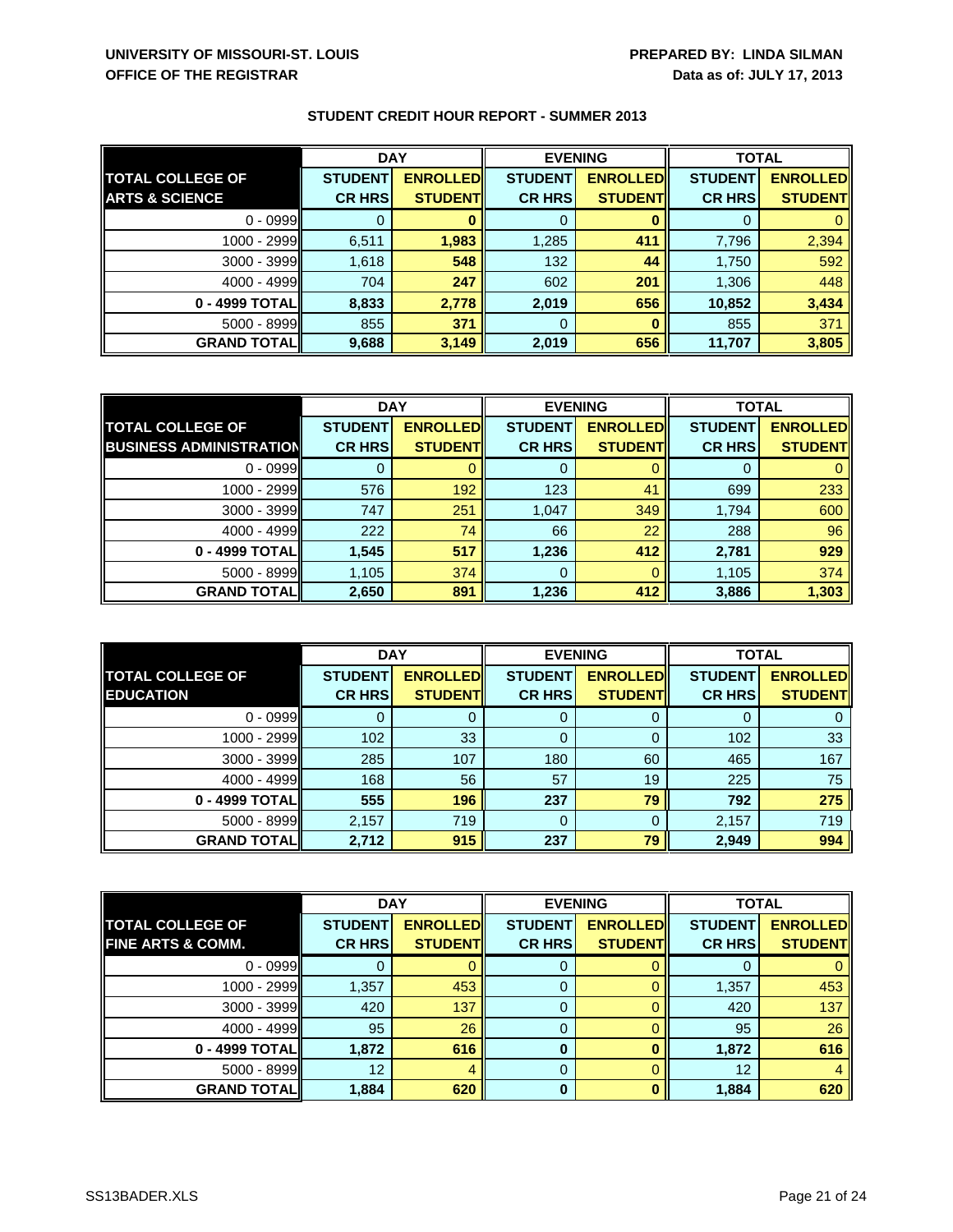|                             | <b>DAY</b>     |                 | <b>EVENING</b> |                 | <b>TOTAL</b>   |                 |
|-----------------------------|----------------|-----------------|----------------|-----------------|----------------|-----------------|
| <b>UMSL/WU ENGINEERING</b>  | <b>STUDENT</b> | <b>ENROLLED</b> | <b>STUDENT</b> | <b>ENROLLED</b> | <b>STUDENT</b> | <b>ENROLLED</b> |
| <b>PRE-ENGINEERING INC</b>  | <b>CR HRS</b>  | <b>STUDENT</b>  | <b>CR HRS</b>  | <b>STUDENT</b>  | <b>CR HRS</b>  | <b>STUDENT</b>  |
| 0 - 0999 Pre-Engineering    |                |                 |                |                 |                |                 |
| 1000 - 2999 Pre-Engineering |                |                 |                |                 | $\Omega$       |                 |
| $0 - 0999$                  |                |                 |                |                 | $\Omega$       |                 |
| 1000 - 2999                 |                |                 | 75             | 25              | 75             | 25              |
| $3000 - 3999$               |                |                 | 345            | 111             | 345            | 111             |
| $4000 - 4999$               | 28             |                 | 175            | 73              | 73             | 80              |
| 0 - 4999 TOTAL              | 28             |                 | 595            | 209             | 493            | 216             |
| $5000 - 8999$               |                |                 |                |                 | 0              |                 |
| <b>GRAND TOTALI</b>         | 28             |                 | 595            | 209             | 493            | 216             |

|                         | <b>DAY</b>     |                 | <b>EVENING</b> |                 | <b>TOTAL</b>   |                 |
|-------------------------|----------------|-----------------|----------------|-----------------|----------------|-----------------|
| <b>TOTAL COLLEGE OF</b> | <b>STUDENT</b> | <b>ENROLLED</b> | <b>STUDENT</b> | <b>ENROLLED</b> | <b>STUDENT</b> | <b>ENROLLED</b> |
| <b>NURSING</b>          | <b>CR HRS</b>  | <b>STUDENT</b>  | <b>CR HRS</b>  | <b>STUDENTI</b> | <b>CR HRS</b>  | <b>STUDENT</b>  |
| $0 - 0999$              |                |                 |                |                 |                |                 |
| 1000 - 2999             |                |                 |                |                 |                |                 |
| 3000 - 3999             | 1,061          | 260             | 228            | 62              | 1,289          | 322             |
| 4000 - 4999             | 678            | 182             | 365            | 79              | 1,043          | 261             |
| 0 - 4999 TOTAL          | 1,739          | 442             | 593            | 141             | 2,332          | 583             |
| 5000 - 8999             | 725            | 210             |                |                 | 725            | 210             |
| <b>GRAND TOTAL</b>      | 2,464          | 652             | 593            | 141             | 3,057          | 793             |

|                         | <b>DAY</b>     |                 | <b>EVENING</b> |                 | <b>TOTAL</b>   |                 |
|-------------------------|----------------|-----------------|----------------|-----------------|----------------|-----------------|
| <b>TOTAL COLLEGE OF</b> | <b>STUDENT</b> | <b>ENROLLED</b> | <b>STUDENT</b> | <b>ENROLLED</b> | <b>STUDENT</b> | <b>ENROLLED</b> |
| <b>OPTOMETRY</b>        | <b>CR HRS</b>  | <b>STUDENT</b>  | <b>CR HRS</b>  | <b>STUDENT</b>  | <b>CR HRS</b>  | <b>STUDENT</b>  |
| $0 - 0999$              |                |                 |                |                 | O              |                 |
| 1000 - 2999             |                |                 |                |                 |                |                 |
| 3000 - 3999             |                |                 |                |                 |                |                 |
| 4000 - 4999             |                |                 |                |                 |                |                 |
| $0 - 4999$ TOTAL        |                |                 | 0              |                 | n              |                 |
| 5000 - 8999             | 557            | 107             |                |                 | 557            | 107             |
| <b>GRAND TOTAL  </b>    | 557            | 107             | 0              |                 | 557            | 107             |

|                    | <b>DAY</b>     |                 | <b>EVENING</b> |                 | <b>TOTAL</b>   |                 |
|--------------------|----------------|-----------------|----------------|-----------------|----------------|-----------------|
| <b>TOTAL</b>       | <b>STUDENT</b> | <b>ENROLLED</b> | <b>STUDENT</b> | <b>ENROLLED</b> | <b>STUDENT</b> | <b>ENROLLED</b> |
| <b>GRADUATE</b>    | <b>CR HRS</b>  | <b>STUDENT</b>  | <b>CR HRS</b>  | <b>STUDENT</b>  | <b>CR HRSI</b> | <b>STUDENT</b>  |
| $0 - 0999$         |                |                 |                |                 |                |                 |
| 1000 - 2999        |                |                 |                |                 |                | 0               |
| 3000 - 3999        |                |                 |                |                 | $\Omega$       | 0               |
| 4000 - 4999        |                |                 |                |                 |                | 0               |
| 0 - 4999 TOTAL     |                |                 | 0              |                 | $\Omega$       | 0               |
| 5000 - 8999        | 15             | 5               |                |                 | 15             | 5               |
| <b>GRAND TOTAL</b> | 15             |                 | ŋ              |                 | 15             |                 |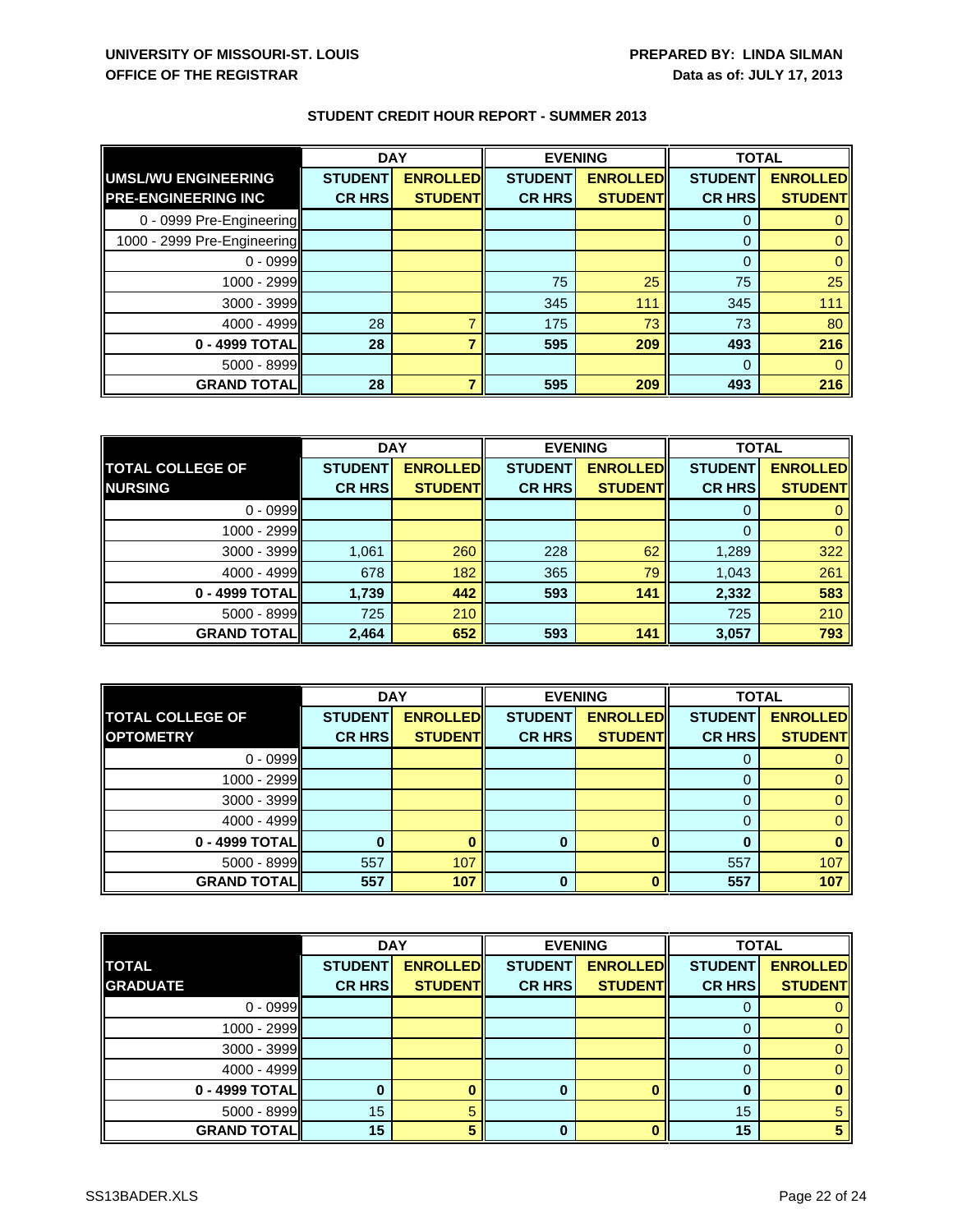|                         | <b>DAY</b>     |                 | <b>EVENING</b> |                 | <b>TOTAL</b>   |                 |
|-------------------------|----------------|-----------------|----------------|-----------------|----------------|-----------------|
| TOTAL AIR &             | <b>STUDENT</b> | <b>ENROLLED</b> | <b>STUDENT</b> | <b>ENROLLED</b> | <b>STUDENT</b> | <b>ENROLLED</b> |
| <b>MILITARY SCIENCE</b> | <b>CR HRS</b>  | <b>STUDENT</b>  | <b>CR HRS</b>  | <b>STUDENT</b>  | <b>CR HRS</b>  | <b>STUDENT</b>  |
| $0 - 0999$              |                |                 |                |                 |                |                 |
| 1000 - 2999             |                |                 |                |                 |                |                 |
| $3000 - 3999$           |                |                 |                |                 |                |                 |
| $4000 - 4999$           |                |                 |                |                 |                |                 |
| 0 - 4999 TOTAL          |                |                 | 0              |                 |                |                 |
| $5000 - 8999$           |                |                 |                |                 |                |                 |
| <b>GRAND TOTAL</b>      |                |                 |                |                 |                |                 |

|                     | <b>DAY</b>     |                 | <b>EVENING</b> |                 | <b>TOTAL</b>   |                 |
|---------------------|----------------|-----------------|----------------|-----------------|----------------|-----------------|
|                     | <b>STUDENT</b> | <b>ENROLLED</b> | <b>STUDENT</b> | <b>ENROLLED</b> | <b>STUDENT</b> | <b>ENROLLED</b> |
| <b>TOTAL CO-OP</b>  | <b>CR HRS</b>  | <b>STUDENT</b>  | <b>CR HRS</b>  | <b>STUDENT</b>  | <b>CR HRS</b>  | <b>STUDENT</b>  |
| $0 - 0999$          |                |                 |                |                 |                |                 |
| $1000 - 2999$       |                |                 |                |                 |                |                 |
| $3000 - 3999$       | 217            | 29              |                |                 | 217            | 29              |
| $4000 - 4999$       | 66             | 17              |                |                 | 66             | 17              |
| 0 - 4999 TOTAL      | 283            | 46              | 0              |                 | 283.0          | 46              |
| 5000 - 8999         |                |                 |                |                 | 0              | 0               |
| <b>GRAND TOTALI</b> | 283            | 46              | $\bf{0}$       |                 | 283            | 46              |

|                        | <b>DAY</b>     |                  | <b>EVENING</b> |                 | <b>TOTAL</b>   |                 |
|------------------------|----------------|------------------|----------------|-----------------|----------------|-----------------|
|                        | <b>STUDENT</b> | <b>ENROLLEDI</b> | <b>STUDENT</b> | <b>ENROLLED</b> | <b>STUDENT</b> | <b>ENROLLED</b> |
| <b>TOTAL ON CAMPUS</b> | <b>CR HRS</b>  | <b>STUDENT</b>   | <b>CR HRS</b>  | <b>STUDENTI</b> | <b>CR HRS</b>  | <b>STUDENT</b>  |
| $0 - 0999$             |                |                  | 0              |                 |                | 0               |
| $1000 - 2999$          | 8,546          | 2,661            | 1,483          | 477             | 10,029         | 3,138           |
| $3000 - 3999$          | 4,348          | 1,332            | 1,932          | 626             | 6,280          | 1,958           |
| $4000 - 4999$          | 1,961          | 609              | 1,265          | 394             | 3,226          | 1,003           |
| $0 - 4999$ TOTAL       | 14,855         | 4,602            | 4,680          | 1,497           | 19,535         | 6,099           |
| $5000 - 8999$          | 5,426          | 1,790            |                |                 | 5,426          | 1,790           |
| <b>GRAND TOTAL</b>     | 20,281         | 6,392            | 4,680          | 1,497           | 24,961         | 7,889           |

| <b>TOTAL OFF CAMPUS</b> | <b>DAY</b>     |                  | <b>EVENING</b> |                 | <b>TOTAL</b>   |                 |
|-------------------------|----------------|------------------|----------------|-----------------|----------------|-----------------|
| <b>CREDIT HOURS BY</b>  | <b>STUDENT</b> | <b>ENROLLEDI</b> | <b>STUDENT</b> | <b>ENROLLED</b> | <b>STUDENT</b> | <b>ENROLLED</b> |
| <b>COURSE LEVEL</b>     | <b>CR HRS</b>  | <b>STUDENT</b>   | <b>CR HRS</b>  | <b>STUDENTI</b> | <b>CR HRS</b>  | <b>STUDENT</b>  |
| $0 - 0999$              |                |                  |                |                 | 0              | 0               |
| 1000 - 2999             | 363            | 115              |                |                 | 363            | 115             |
| $3000 - 3999$           | 306            | 102              |                |                 | 306            | 102             |
| $4000 - 4999$           | 239            | 71               |                |                 | 239            | 71              |
| 0 - 4999 TOTALI         | 908            | 288              | 0              |                 | 908            | 288             |
| $5000 - 8999$           | 2,242          | 753              |                |                 | 2,242          | 753             |
| <b>GRAND TOTALII</b>    | 3,150          | 1,041            | 0              |                 | 3,150          | 1,041           |